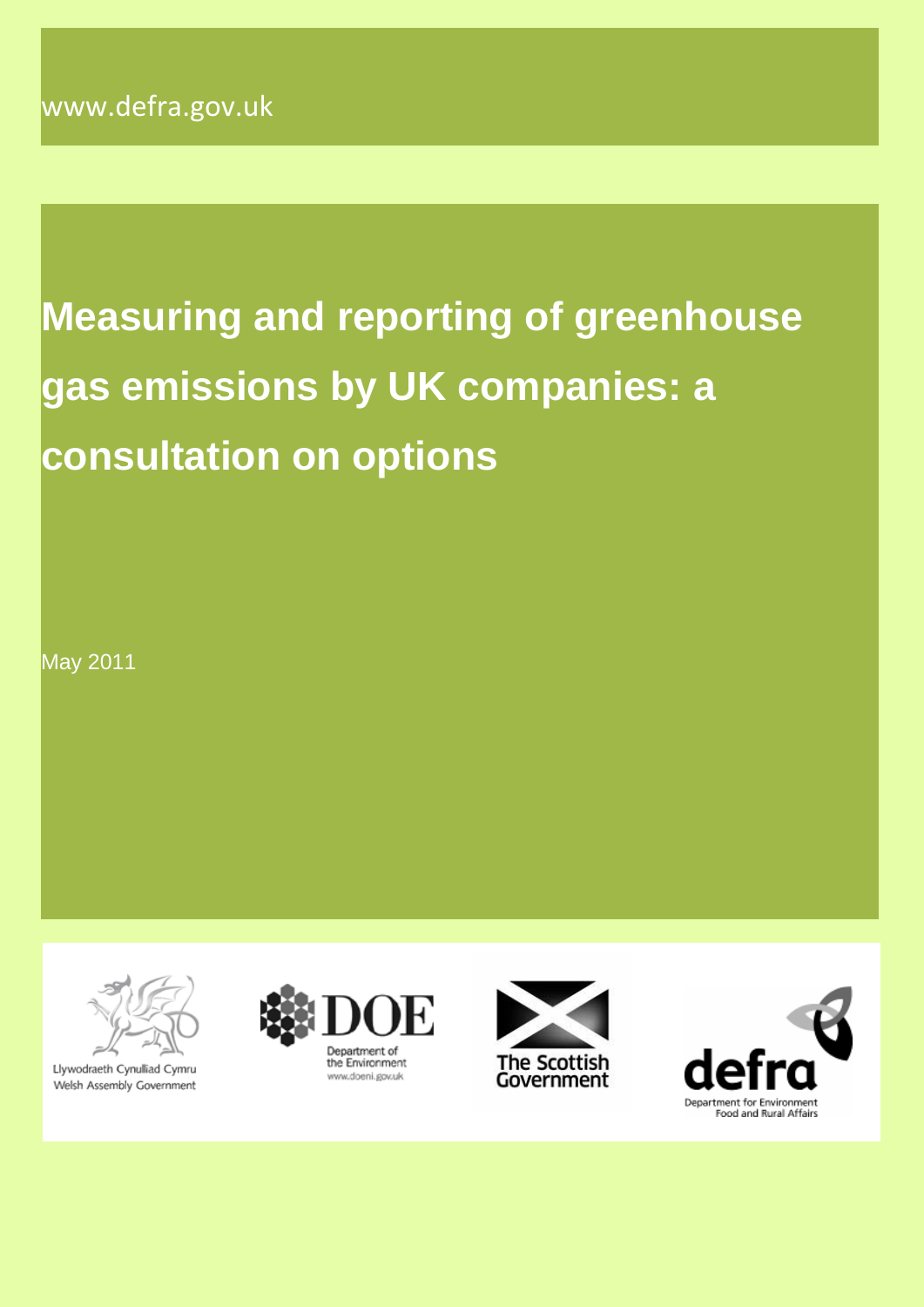Department for Environment, Food and Rural Affairs

Nobel House

17 Smith Square

London SW1P 3JR

Telephone 020 7238 6000

Website: www.defra.gov.uk

© Crown copyright 2011

You may re-use this information (not including logos) free of charge in any format or medium, under the terms of the Open Government Licence. To view this licence, visit *<http://www.nationalarchives.gov.uk/doc/open-government-licence/>* or write to the Information Policy Team, The National Archives, Kew, London TW9 4DU, or e-mail: *[psi@nationalarchives.gsi.gov.uk](mailto:psi@nationalarchives.gsi.gov.uk)*.

This document is available for download at *[www.official-documents.gov.uk](http://www.official-documents.gov.uk/)*. This document is also available on the Defra website: *[www.defra.gov.uk/consult/2011/05/11/ghg-emissions/](http://www.defra.gov.uk/consult/2011/05/11/ghg-emissions/)*

Any enquiries regarding this document should be sent to us at:

Environmental Reporting

Defra

Area 5C

Ergon House

Horseferry Road

London

SW1P 2AL

Tel: 020 7979 8587

E-mail: *[ghgreporting@defra.gsi.gov.uk](mailto:ghgreporting@defra.gsi.gov.uk)*

This document is available for download at *[www.official-documents.gov.uk](http://www.official-documents.gov.uk/)*. This document is also available on the Defra website: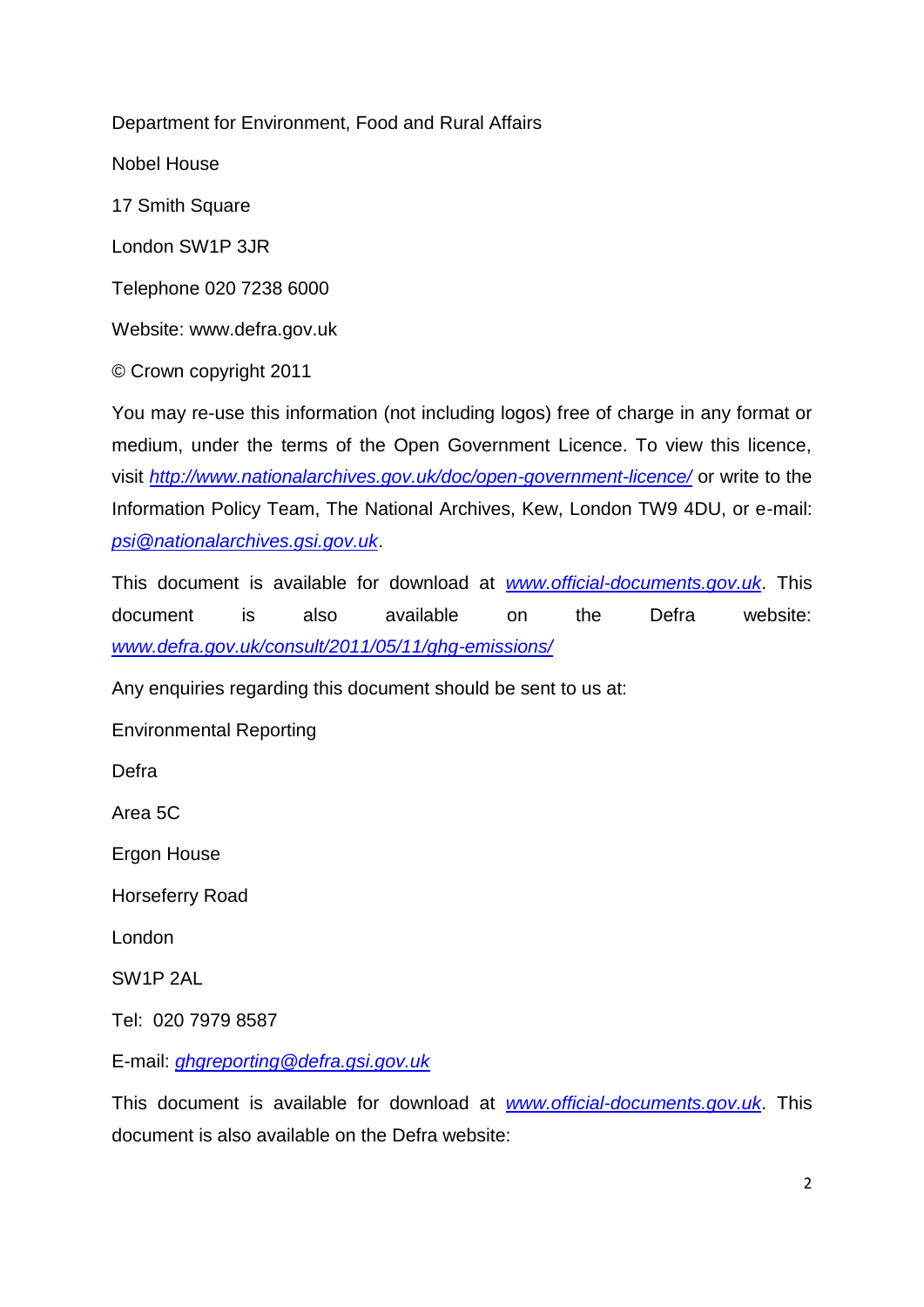## *[www.defra.gov.uk/consult/2011/05/11/ghg-emissions/](http://www.defra.gov.uk/consult/2011/05/11/ghg-emissions/)*

Published by the Department for Environment, Food and Rural Affairs

# **Table of Contents**

## **Part I - Introduction**

## **Part II – Options for Consultation**

| 9. Option 2: Mandate under Companies Act for all Quoted Companies 11        |
|-----------------------------------------------------------------------------|
| 10. Option 3: Mandate under Companies Act for all Large Companies  11       |
| 11. Option 4: Mandate under Companies Act for all companies whose UK energy |
|                                                                             |
|                                                                             |
|                                                                             |
|                                                                             |
|                                                                             |
|                                                                             |
|                                                                             |
|                                                                             |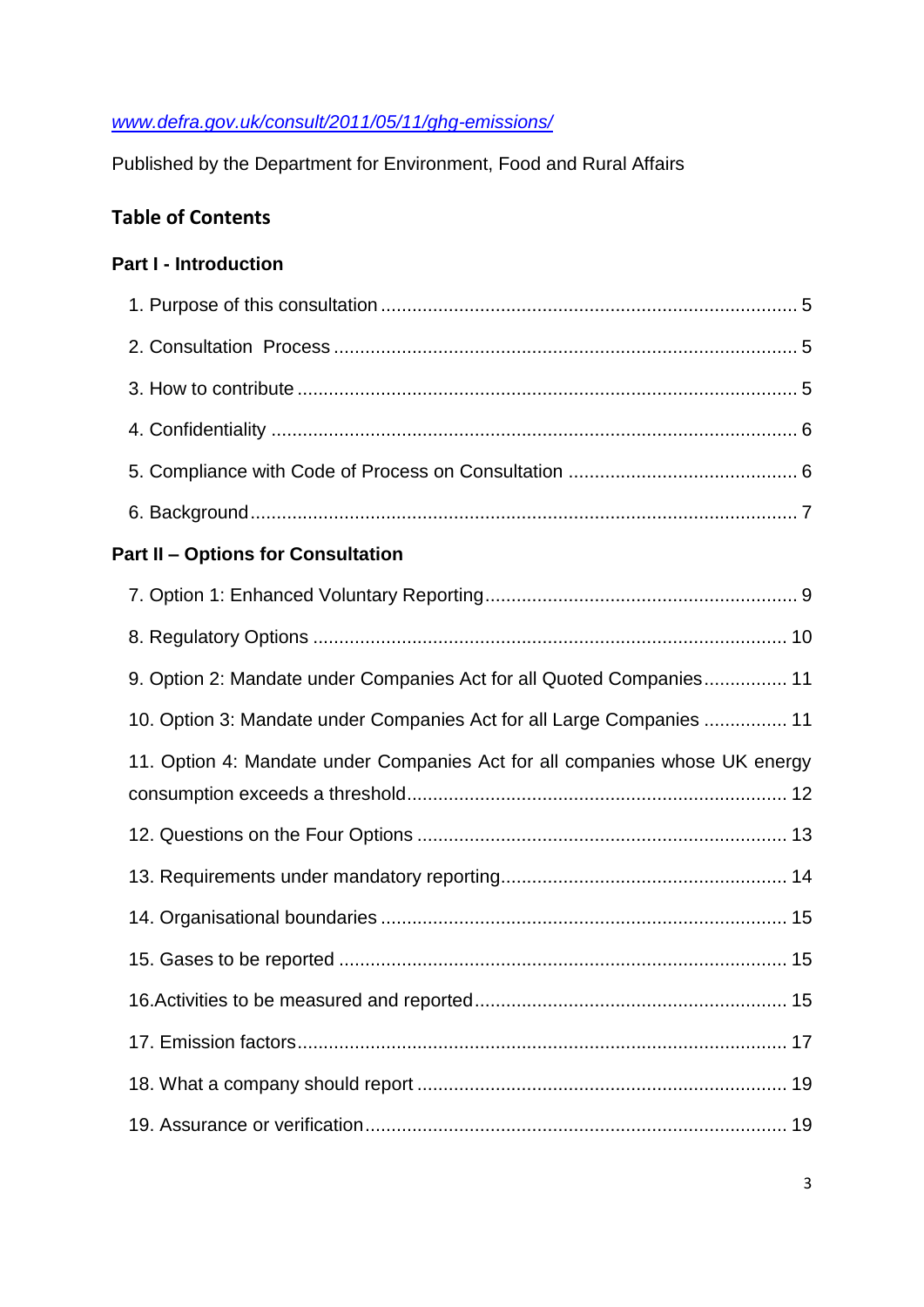| <b>Part III - Summary of Consultation Questions</b>                        |  |
|----------------------------------------------------------------------------|--|
|                                                                            |  |
| 22. Questions on the requirements of mandatory reporting, if introduced 24 |  |
|                                                                            |  |

## **Annexes**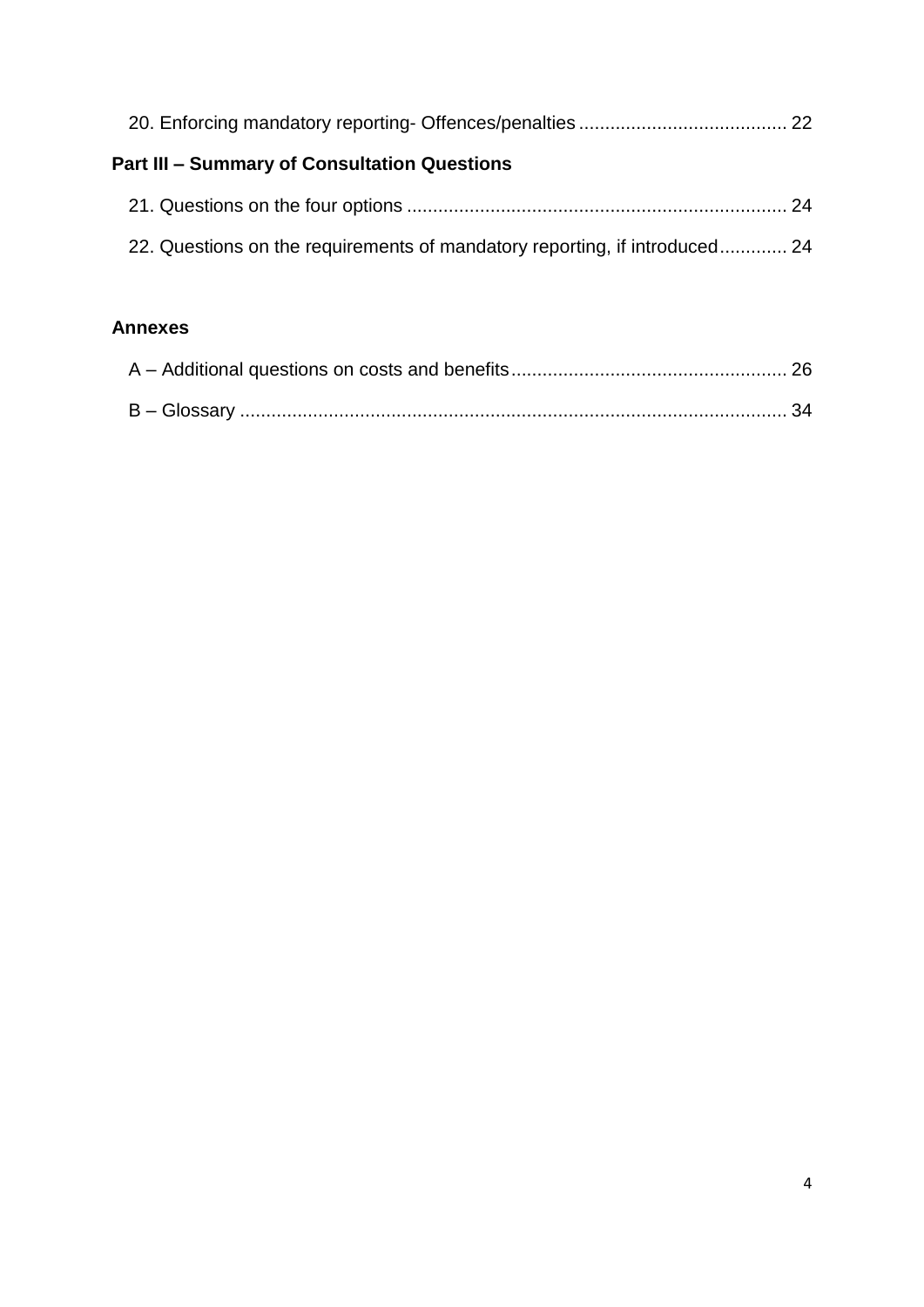## **Part 1: Introduction**

#### **1. Purpose of this consultation**

The purpose of this consultation is to seek views on whether or not regulations should be introduced to make it mandatory for some UK companies to report on their greenhouse gas emissions within the directors" report to meet our climate change objectives.

#### **2. Consultation Process**

Geographical scope: This consultation covers the UK.

Impact assessment: An impact assessment accompanies this consultation.

Duration of the consultation: Eight weeks

Body responsible: Department for Environment, Food and Rural Affairs

#### **3. How to contribute**

The closing date for this consultation is  $5<sup>th</sup>$  July 2011. Responses should be sent to the following email address:

#### *[Ghgreporting@defra.gsi.gov.uk](mailto:Ghgreporting@defra.gsi.gov.uk)*

Or by post to: Carla Hopkins Defra Area 5C Ergon House Horseferry Road London SW1P 2AL

Additional ways to become involved: There will be a limited number of stakeholder events. If you wish to receive information about these events please contact us on the telephone number or email address above.

Further information is available on the Defra website.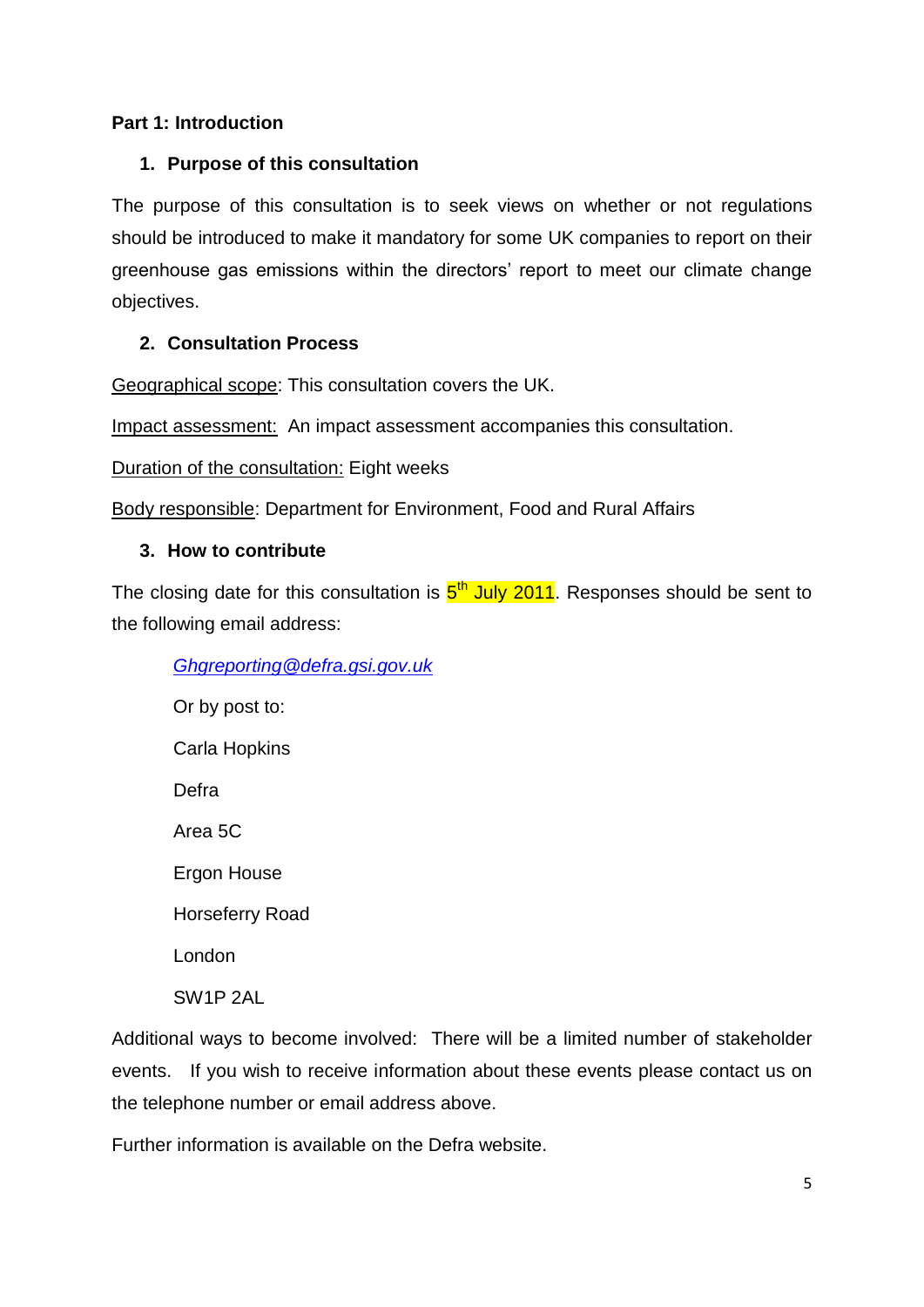Please contact us if you wish for these documents to be made available in a different format (large print etc.) and we will endeavour to accommodate your request.

## **4. Confidentiality**

In line with Defra"s policy of openness, at the end of the consultation period copies of the responses we receive may be published in a summary of the responses to this consultation. **If you do not consent to this, you must clearly request that your response be treated as confidential**. Any confidentiality disclaimer generated by your IT system in email responses will not be treated as such a request. Respondents should also be aware that there may be circumstances in which Defra will be required to communicate information to third parties on request, in order to comply with its obligations under the Freedom of Information Act 2000.

## **5. Compliance with the Code of Practice on Consultation**

This consultation complies with HM Government's Code of Practice on Consultation.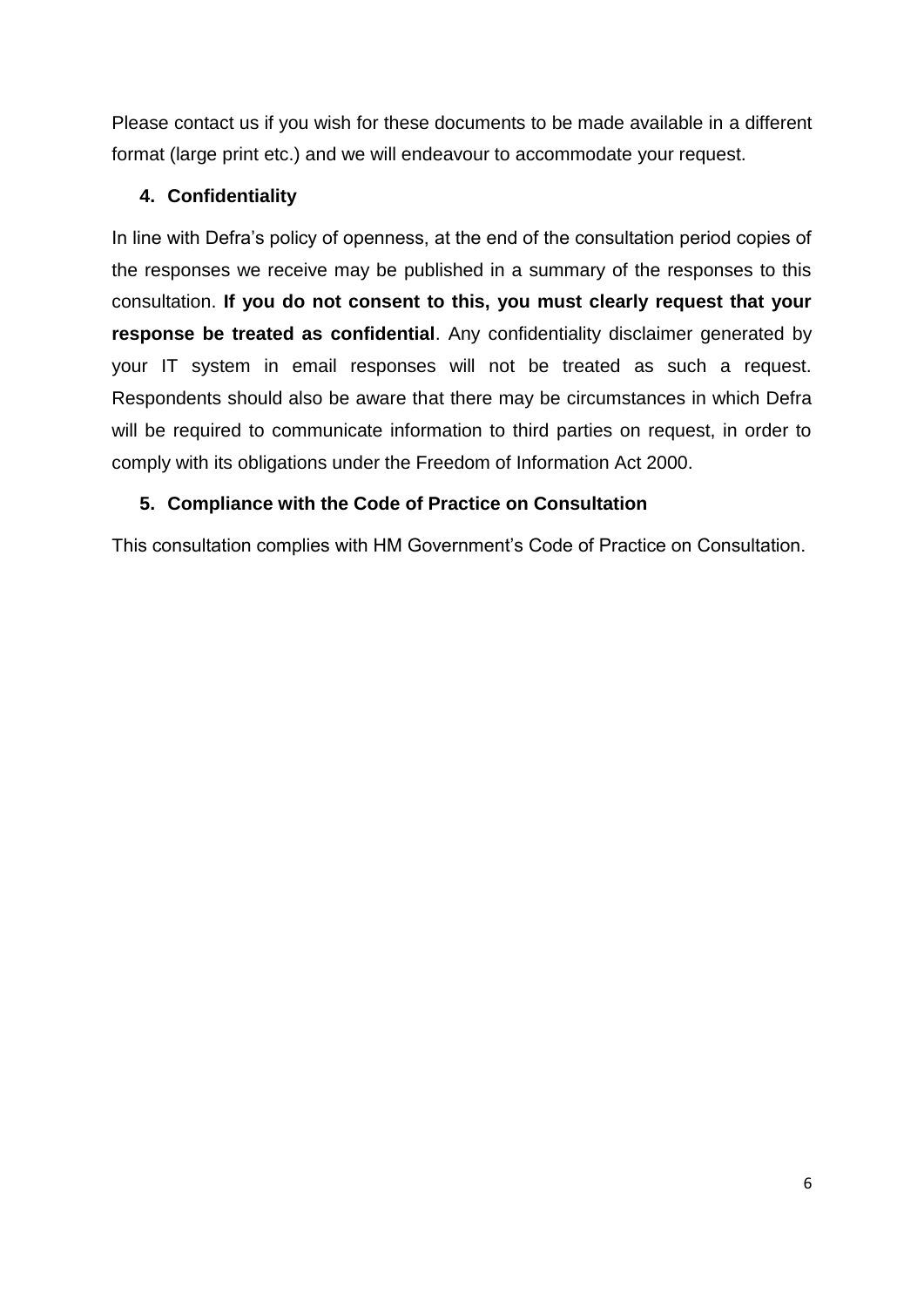#### **6. Background**

Measuring and reporting of greenhouse (GHG) emissions by organisations is seen as a useful tool in helping to reduce emissions and achieve energy and other resource efficiencies. Defra and the Department of Energy and Climate Change (DECC) produced guidance for companies wishing to measure and report on their emissions<sup>1</sup> which was published on 1 October 2009 and met the requirement in section 83 of the Climate Change Act 2008.

Publication of the UK guidance followed extensive consultation. The UK Guidance is based on the GHG Protocol, the internationally recognised standard for the corporate accounting and reporting of GHG emissions, and it also aligns with the International Organisation for Standardisation (ISO) 14064-1.

The Climate Change Act (section 84) also required the Government to review the contribution that GHG emissions reporting makes to the achievement of the Government"s climate change objectives and to lay a report before Parliament. The report was laid on 30 November 2010 and can be viewed at: *[http://archive.defra.gov.uk/environment/business/reporting/pdf/corporate-](http://archive.defra.gov.uk/environment/business/reporting/pdf/corporate-reporting101130.pdf)*

*[reporting101130.pdf](http://archive.defra.gov.uk/environment/business/reporting/pdf/corporate-reporting101130.pdf)*. This report outlines how reporting of GHG emissions by companies plays a part in helping them to manage their emissions.

Section 85 of the Climate Change Act requires the Government to make regulations, under the Companies Act 2006, by 6 April 2012 requiring the directors' report of a company to include information about GHG emissions as is specified in regulations, or to lay a report before Parliament explaining why no such regulations have been made.

No decision has yet been taken about whether to introduce regulations and the Government would like to gather views from businesses and other interested parties prior to taking that decision. Reducing regulation is a key priority for the Government and so Ministers will consider the potential impacts on business of regulatory as well as non-regulatory options.

 1 *<http://www.defra.gov.uk/publications/files/pb13309-ghg-guidance-0909011.pdf>*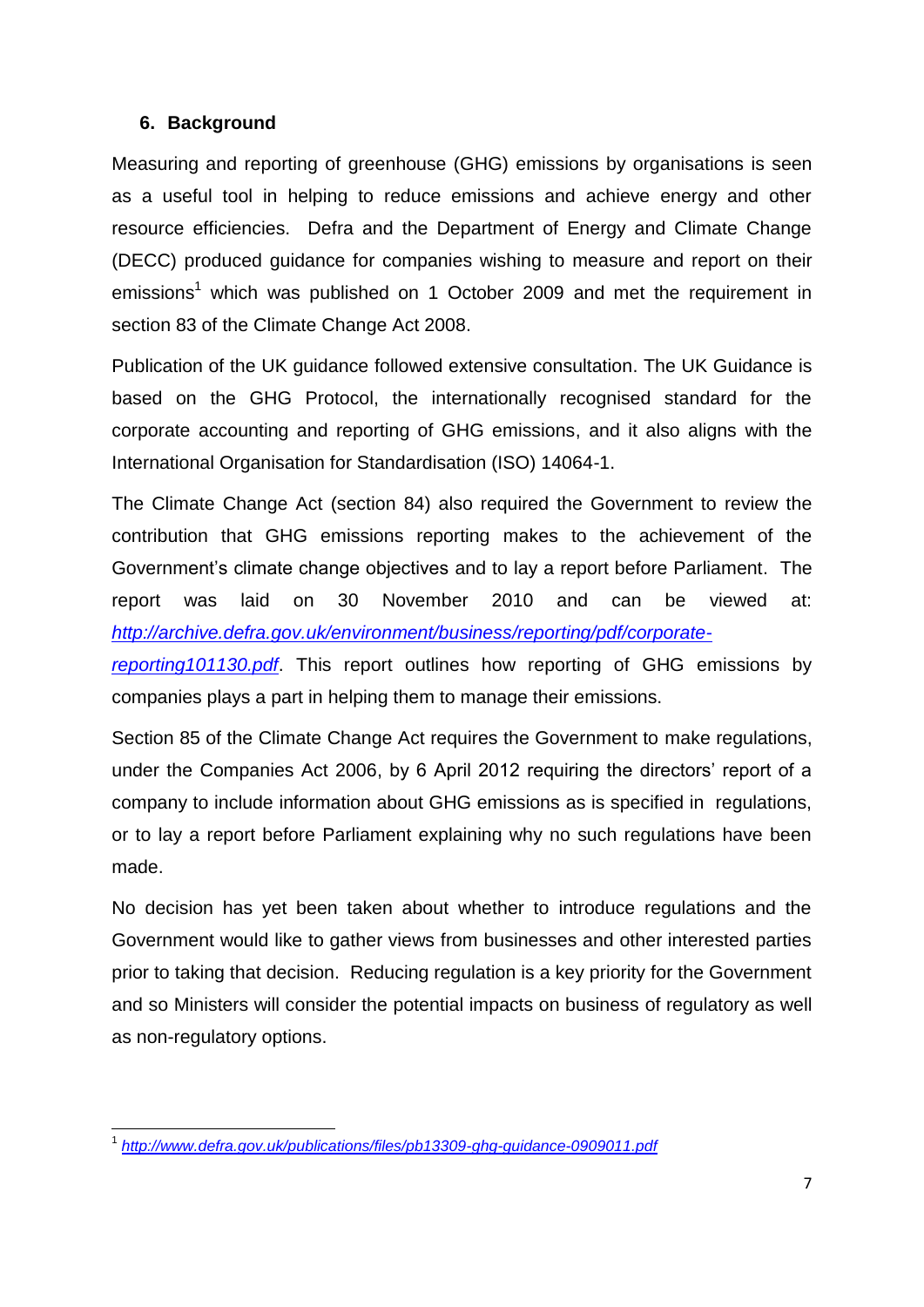Separately the Department for Business, Innovation and Skills (BIS) consulted in 2010 on companies" narrative reporting including their coverage of social and environmental matters. While that was a broader consultation looking at narrative reporting in the round, we need to ensure that our approach to reporting on greenhouse gas emissions takes account of the Government's policy approach to the corporate reporting framework as a whole. In its Plan for Growth, published in March, the Government announced its intention to simplify the narrative reporting framework for quoted companies to make it clearer and more focussed.BIS plans to consult on detailed proposals for the narrative reporting framework in early summer. If we introduce new regulations as a result of this consultation, our approach will be aligned with the proposals for a new reporting framework.

This consultation aims to inform Ministers" decision on whether to introduce regulations or to lay a report before Parliament on this issue.

This consultation sets out four options to promote more widespread and consistent reporting by companies of GHG emissions: a voluntary approach and three mandatory approaches. Your views are sought on these different options.

Your views are also sought on what any regulations should cover (these issues are considered in Section 13). We would urge you to consider including your views on these questions even if you are not in favour of mandatory reporting.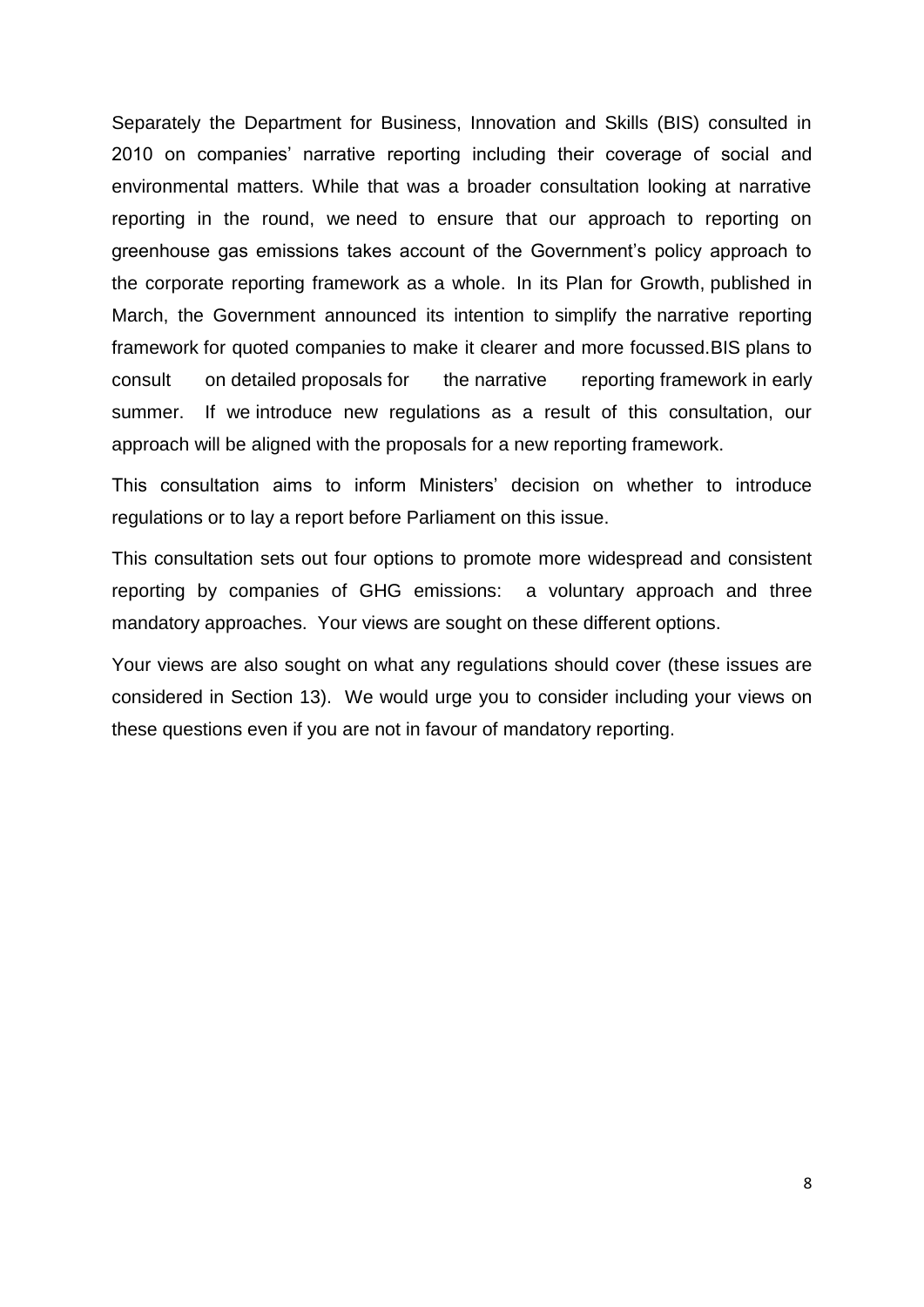## **Part II Options for Consultation: The Four Options**

An impact assessment accompanies this consultation document and provides further details, where information is available, on the costs and benefits of the different options outlined here. Information on the wider benefits of measuring and reporting emissions is included in the recent Defra report to Parliament<sup>2</sup>.

#### **7. Option 1: Enhanced voluntary reporting**

 $\overline{a}$ 

There are already a number of companies reporting voluntarily on their GHG emissions. Research by the Environment Agency found that 62% of FTSE all-share companies refer to quantified figures on climate change or energy use within their business review<sup>3</sup>. This is supported by the provision of company guidance by Defra/DECC, and a growing number of sector level initiatives to promote reporting and independent reporting programmes such as the Carbon Disclosure Project (CDP). Companies that report their emissions experience a range of benefits as highlighted by research by  $PwC/CDP<sup>4</sup>$  for Defra. These include brand building, improved stakeholder and investor relations and cost savings from measuring, reporting and then managing emissions.

Some options for enhancing the current voluntary reporting scheme are:

a) Increasing awareness of the benefits of reporting, the Defra/DECC guidance available to support businesses, and existing schemes to provide brand recognition through increased publicity and increased outreach to businesses.

 $2$  Defra (2010), Corporate reporting and emissions reductions: review of the contribution of reporting to GHG emissions reductions. The full report is available at: *<http://archive.defra.gov.uk/environment/business/reporting/pdf/corporate-reporting101130.pdf>*.

 $3$  EA (2011) Environmental Disclosures. The third major review of environmental reporting in the statutory annual reports and annual accounts of the FTSE all-share companies.

 $4$  Defra (2010), Corporate reporting and emissions reductions: review of the contribution of reporting to GHG emissions reductions. The full report is available at: *<http://archive.defra.gov.uk/environment/business/reporting/pdf/corporate-reporting101130.pdf>*.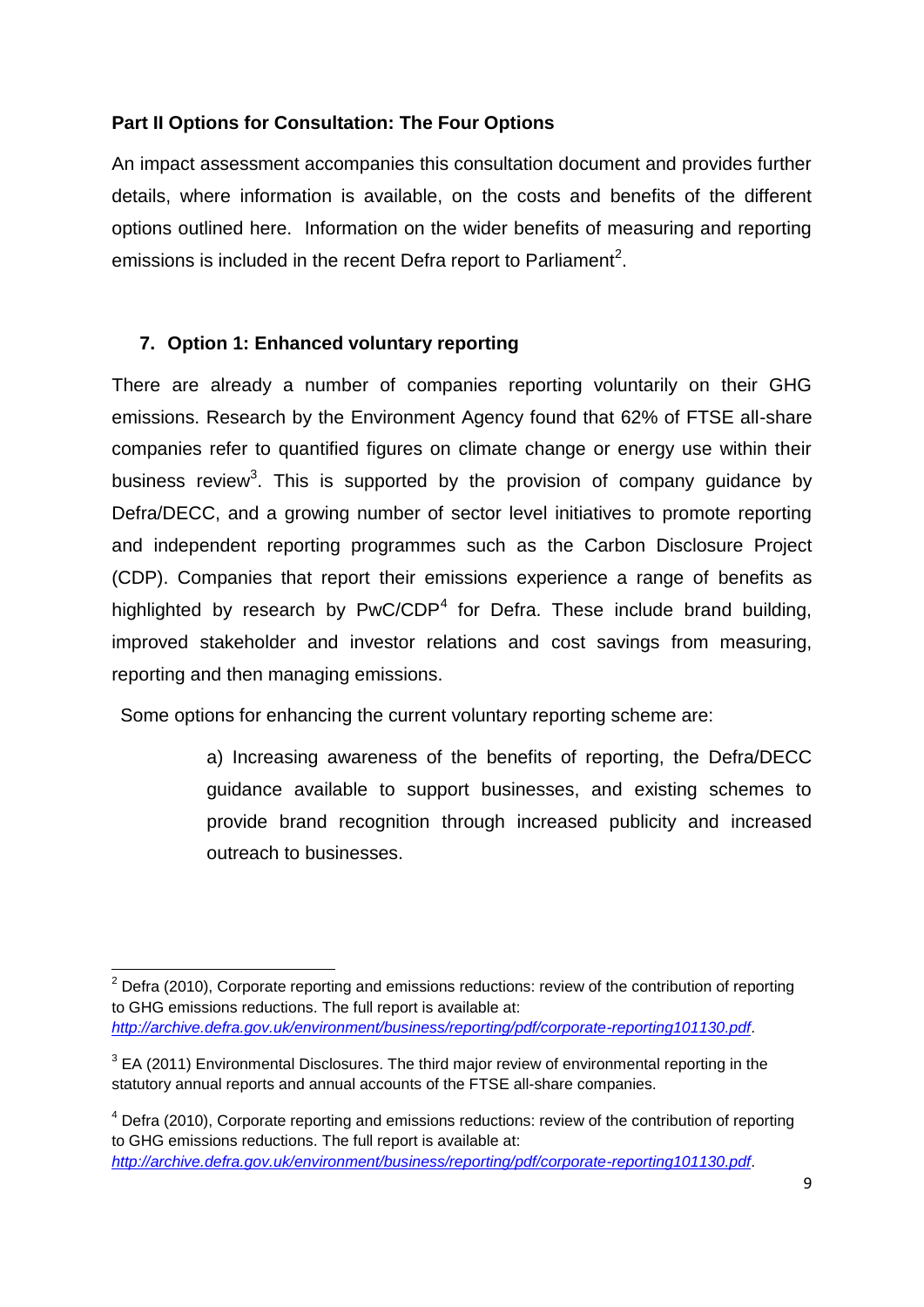b) Increase support for and collaboration with CDP as well as with other Non-Governmental Organisations (NGOs) to increase demand for and use of company reports by investors and other interested parties.

c) Increased work to develop sector specific voluntary agreements – to target emissions intensive sectors and help them to identify cost reductions and meet their own environmental objectives.

d) Bilateral voluntary agreements between Government and companies by size bands including targets for reporting take-up and deadlines to review voluntary agreement performance.

#### **8. Regulatory options**

Section 85 of the Climate Change Act specifies that, if regulations are to be made to require reporting, the regulations should be under section 416 (4) of the Companies Act 2006. Regulations under section 416(4) apply to UK incorporated companies who are required to prepare a directors' report (as part of a company's annual report and accounts). The following regulatory options look at different groups of companies that could be required to report on their greenhouse gas emissions.

The Companies Act provides for the creation of companies as either public or private companies. Not all of the provisions of the Act apply to both types of company, and, in addition, distinctions on the application of provisions are drawn dependent on size of company (i.e. large, medium or small, as defined in the Act).

There are already a number of policies in place which require companies in the UK to collect data on their GHG emissions. These include the EU Emissions Trading System (EU ETS), the Carbon Reduction Commitment Energy Efficiency Scheme (CRC) and Climate Change Agreements. In line with the Government"s reducing regulation priorities, the Government recognises the need, if it were to regulate, to avoid unnecessary reporting and administrative burdens. The Government is already committed to simplifying the CRC in the light of experience since that scheme began in April 2010. It will take these matters as well as the need to simplify the climate change policy landscape carefully into account in reaching a decision on the way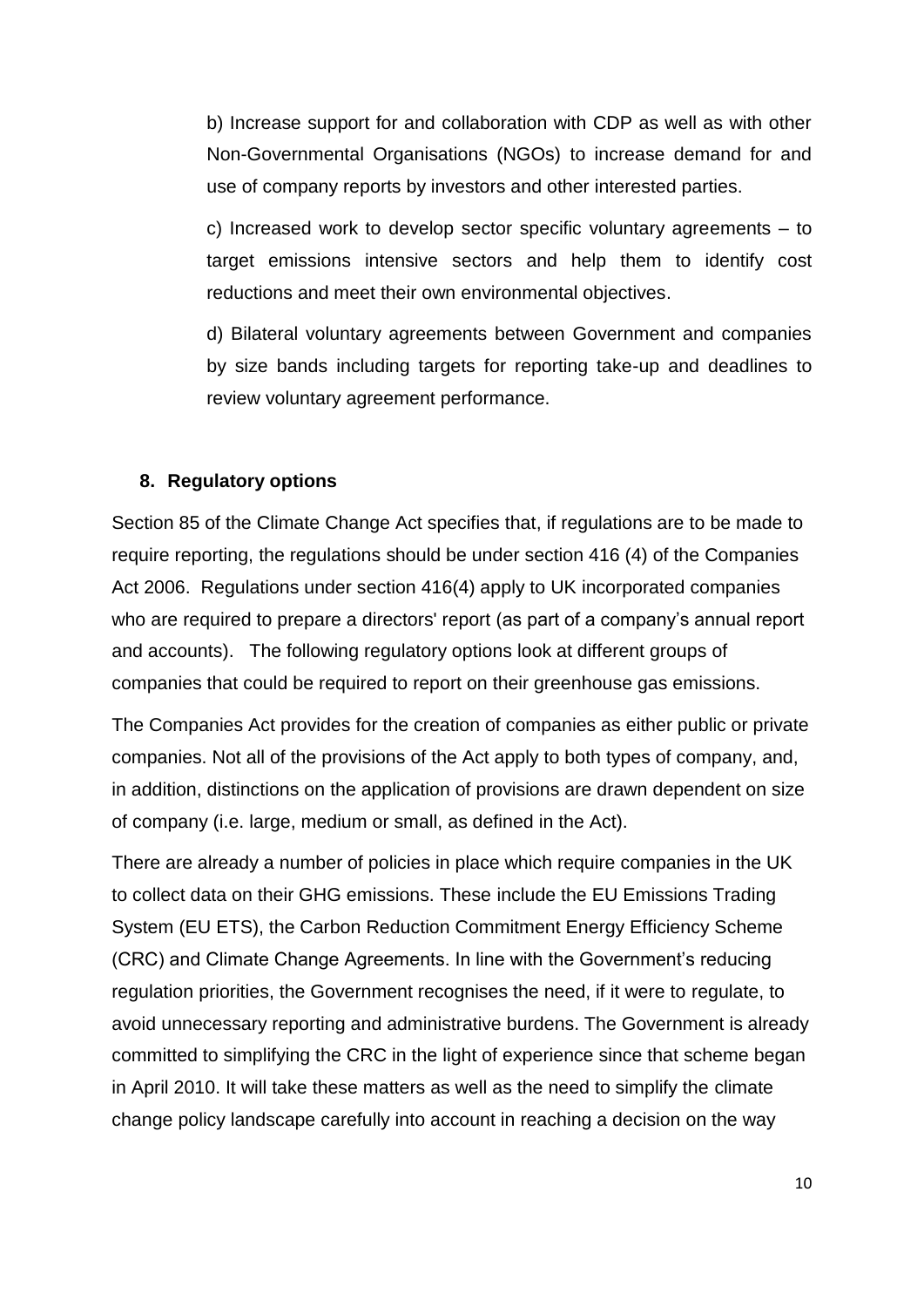forward. We would particularly welcome your views on how emissions reporting policy can help avoid imposing unnecessary burdens on companies.

## **9. Option 2: Mandate under Companies Act for all Quoted companies**

This option would require reporting of GHG emissions in the director's report from all quoted companies.<sup>5</sup> The scope of what would be required to be reported is discussed in Section14.

The option of mandatory reporting for all UK quoted companies is proposed because the provision of information on greenhouse gas emissions by these companies is likely to be of most interest to investors and potential investors.

Statistics for the London Stock Exchange for 30 September 2010 indicate that around 1100 companies would be covered by this option. Quoted companies are required under the Companies Act 2006, to include information about environmental matters (including the impact of the company's business on the environment) in their business review to the extent necessary for an understanding of the development, performance or position of the company"s business. It is not proposed that any new requirements would form part of the business review provisions.

This option, of course, would not cover large private companies, i.e. companies which are not public.

## **10.Option 3: Mandate under Companies Act for all large companies**

This option would require all large companies $<sup>6</sup>$  - public and private - to report on their</sup> GHG emissions in their director"s report. The Companies Act defines company size using measures of employment, gross assets and turnover. To be classified as a certain size the company must meet the threshold for that size band on at least two measures.

 5 As defined in Section 385 of the Companies Act 2006.

 $6$  As defined in Sections 382, 383, 465, 466 of the Companies Act 2006.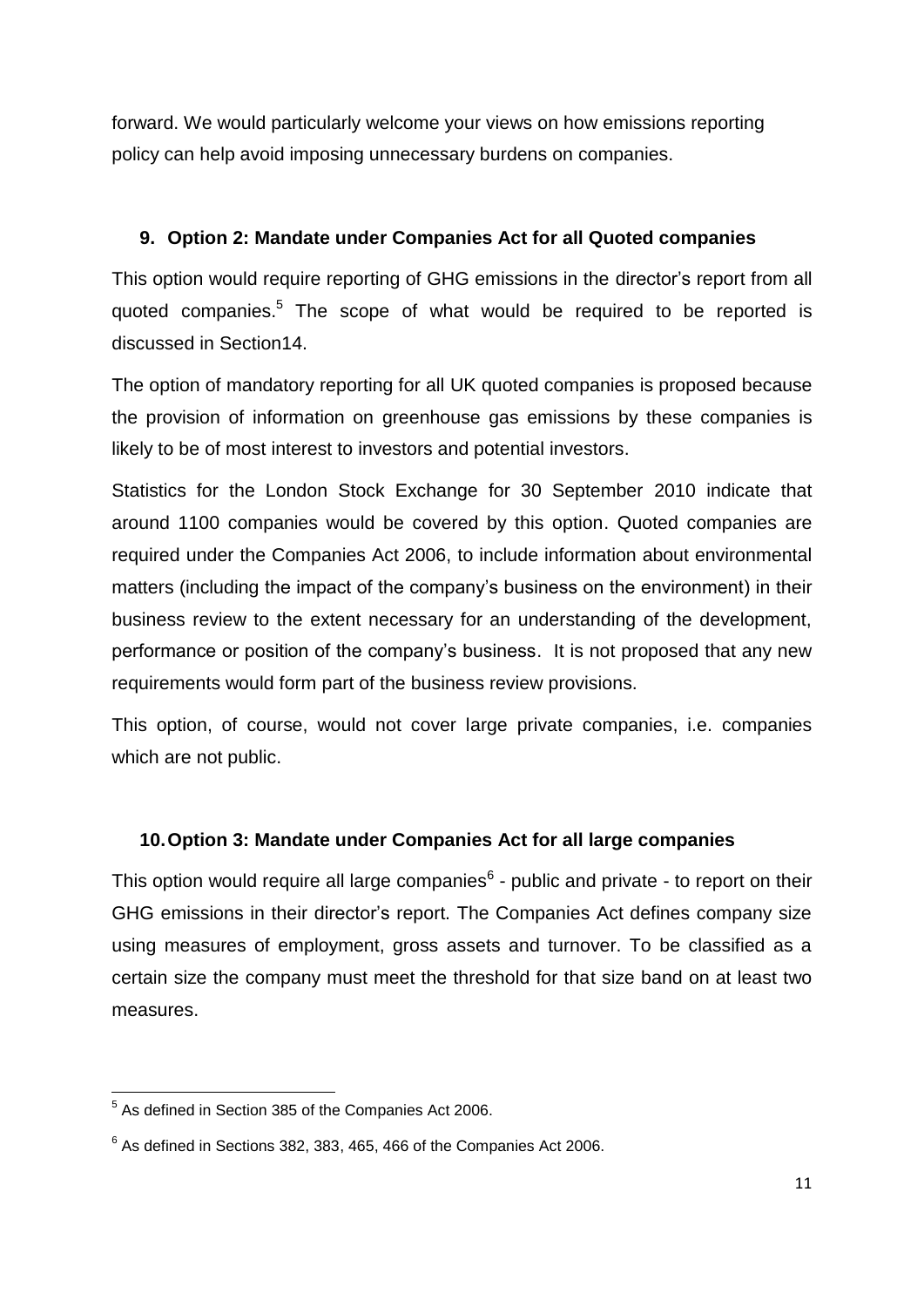Requiring reporting from all large companies would ensure that the UK companies which are likely to be the most significant emitters of GHGs are covered by any potential regulation.

Statistics suggest that there are between 17,000 and 31,000 large companies in the UK<sup>7</sup>. This will include large private companies not captured by option 2.

# **11.Option 4: Mandate under Companies Act for all companies whose UK electricity consumption exceeds a threshold**

This option would require all companies whose UK consumption of electricity exceeded a minimum threshold of half-hourly metered electricity in one year to report on their GHG emissions in their directors' report. It would not include companies with low UK electricity consumption but high emissions from other activities, such as transport, process emissions or high emissions from company"s activities overseas. This option aims to cover the largest energy users. It would apply to organisations where:

- a. they have at least one half-hourly meter (HHM) settled on the half-hourly market; and
- b. their electricity through all their half hourly meters in the UK in a specified year amounted to or exceeded a specified quantity;

It is therefore proposed that this would be linked to the qualification criteria in the CRC Energy Efficiency Scheme, which is a mandatory UK-wide scheme which targets emissions from large public and private sector organisations. Under the CRC, organisations who are supplied with more than 6,000 MWh of qualifying electricity must register as participants. Under CRC companies that are part of a group<sup>8</sup> are required to determine whether they reach the threshold as a group and report on their energy consumption as part of the group. (Government is currently considering how to simplify CRC).

 7 *<http://www.bis.gov.uk/files/file51198.pdf>*

 $8$  The scheme draws on the Company Act 2006 definitions of parent and subsidiary to define the relationships within the group, specifically using the definition of "group undertaking" set out in section 1161(5) of the Act.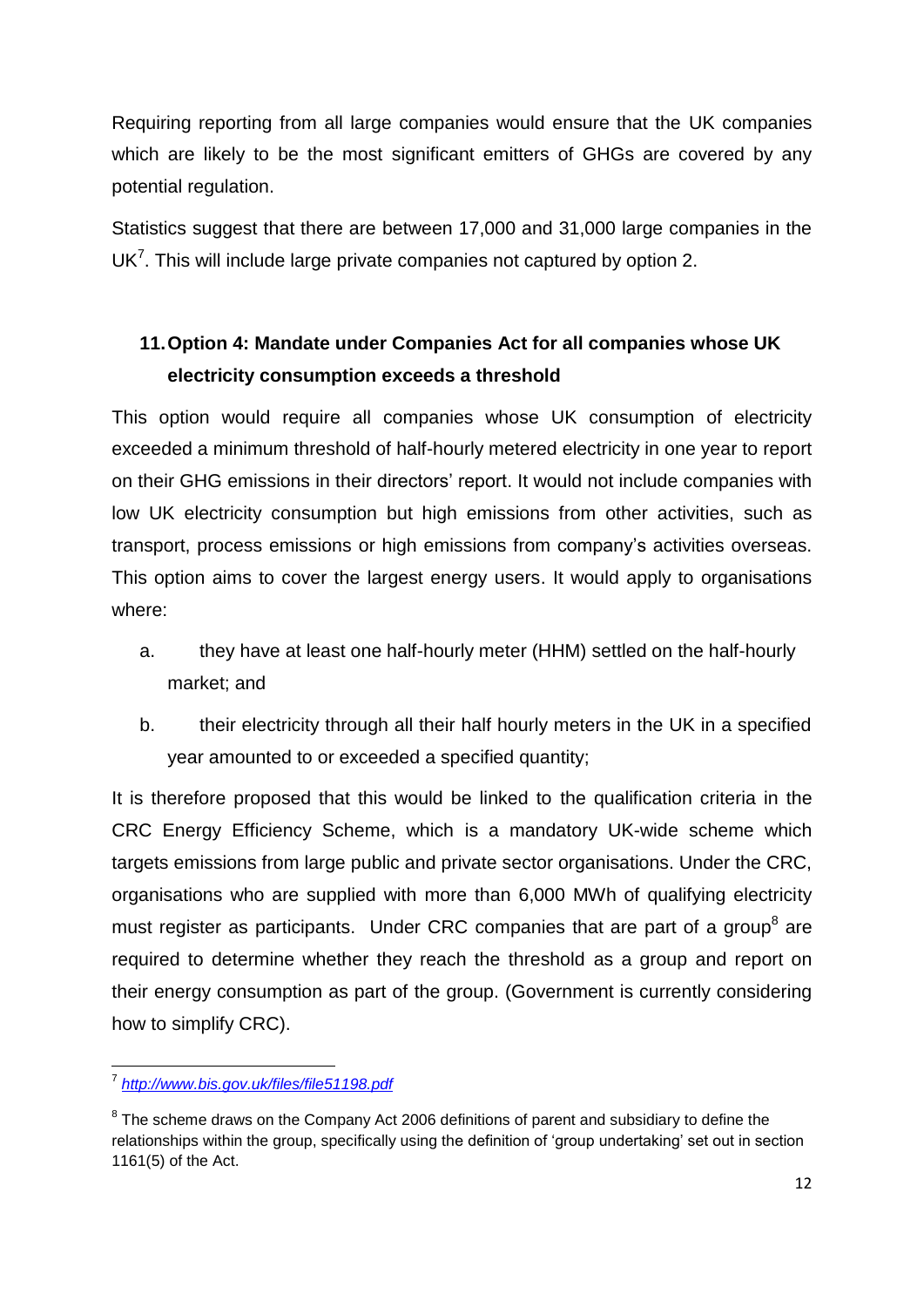It is proposed that this option would capture companies consuming more than 6,000 MWh of qualifying electricity per annum, i.e. under this option the qualification criteria would directly replicate the provisions under the CRC scheme. These companies would then be required to report, in accordance either with the CRC reporting criteria or the Defra/DECC guidance. This would include not only the emissions they currently report for CRC but also other emissions not covered by CRC but required by the proposed reporting regulation.

There are approximately 4,000 companies who consume more than the proposed threshold of 6000MWh of electricity each year. If the energy threshold was to be lowered – it could potentially cover up to around 15,000 companies.

Unlike the two previous options, one of the disadvantages of this approach is that it does not follow existing Companies Act definitions of companies by type i.e. private or public or size as outlined in Sections 382, 383 465, 466 of the Companies Act 2006. This option would depart from that approach by introducing separate criteria for companies to be covered by these reporting requirements within company law.

#### **12.Questions on the four options**

- Do you support Option 1(enhanced voluntary reporting)? If you do, please explain why.
- If you do support voluntary reporting, do you think there needs to be additional guidance, publicity or other support? There are various ideas (outlined in Option 1) for increasing the number of companies reporting on a nonregulatory basis, have you any comments on these? Have you any other proposals to increase the number of companies reporting and the quality and consistency of reports on a non-regulatory basis?
- Should corporate reporting of GHG emissions be made mandatory for some companies? If so, please explain.
- If mandatory reporting is introduced, which would be your preferred Option: 2, 3 or 4? It would be helpful if you could explain your reasons. Have you any suggestions for improving any of the regulatory options?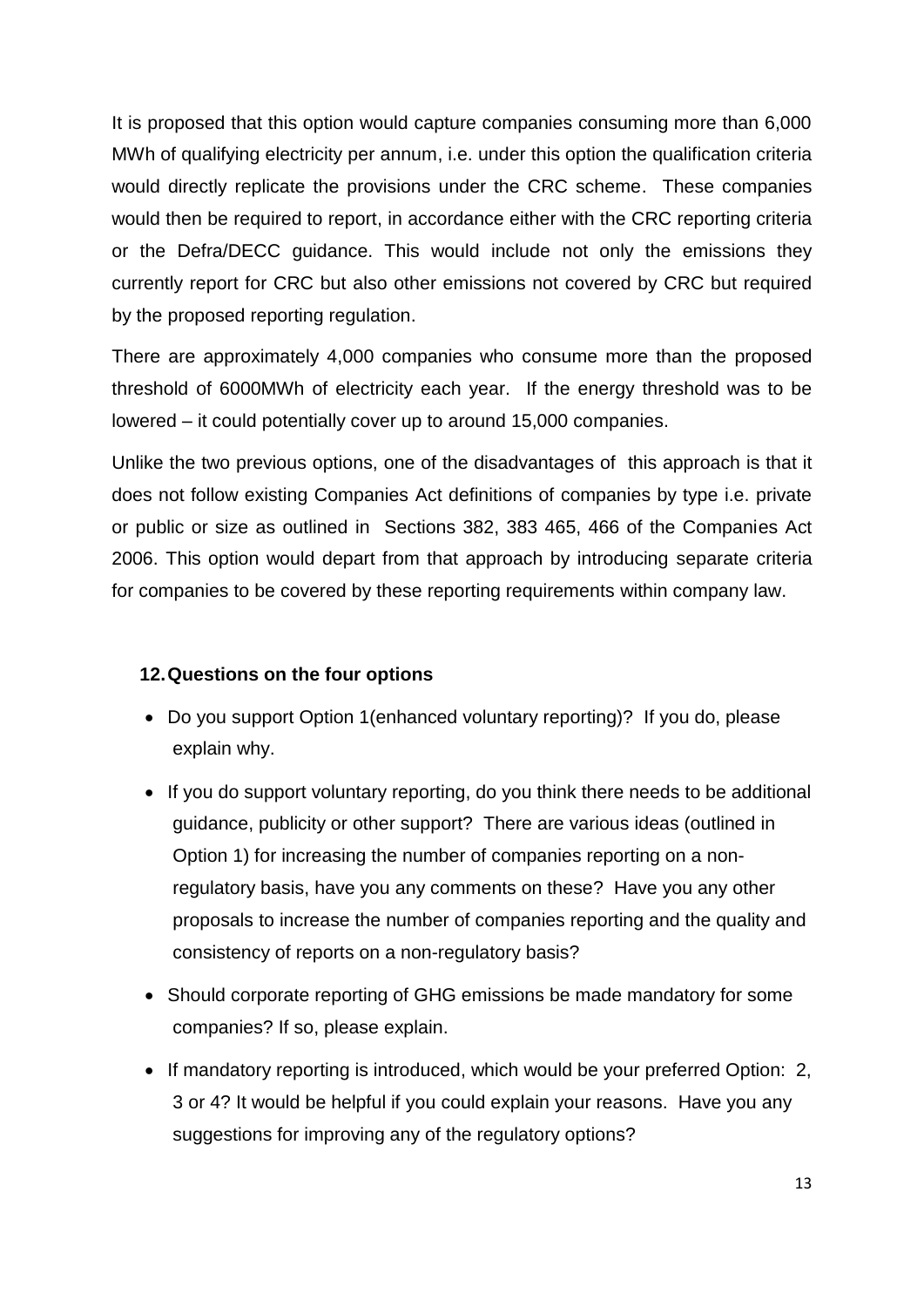Do you have any comments on the economic analysis in the impact assessment? In particular, do you think the costs and benefits for the different options are reasonable? Can you provide any further information which would help in estimating costs and benefits for the different options?

#### **13.Requirements under Mandatory Reporting**

If the decision is taken to make corporate reporting of GHG emissions mandatory, the regulations will need to set out what is expected of companies in terms of measurement, calculation and reporting of emissions. This section of the consultation seeks your views on a number of issues that are relevant if the decision is taken to introduce mandatory reporting.

## **14. Organisational boundaries**

.

The regulations will require that companies choose and apply a single, consistent, approach to setting their organisational boundary and that the company should specify whether it is using a financial control, operational control or equity share approach $9$ , or alternatively according to the CRC group structure in relation to Option  $4^{10}$ .

It is proposed that companies would report on the emissions within their chosen organisational boundary. For example, if a company had financial control over its overseas operations, and it used a financial control approach to setting its boundary, it is expected that it would report on both its UK and non-UK emissions.

The regulations would need to provide for cases where companies were unable to estimate their emissions due to problems with data capture, etc. The regulations would require that companies should be transparent in how they are measuring or calculating or estimating their emissions and in what they report, i.e. if they are

\_\_\_\_\_\_\_\_\_\_\_\_\_\_\_\_\_\_\_\_\_\_\_\_\_\_\_\_\_\_\_\_\_\_\_<br><sup>9</sup> Part 3, page 10 of the "Guidance on how to measure and report your greenhouse gas emissions' provides further information about organisational boundaries.

<sup>&</sup>lt;sup>10</sup> Sections 1161 and 1162 of the Companies Act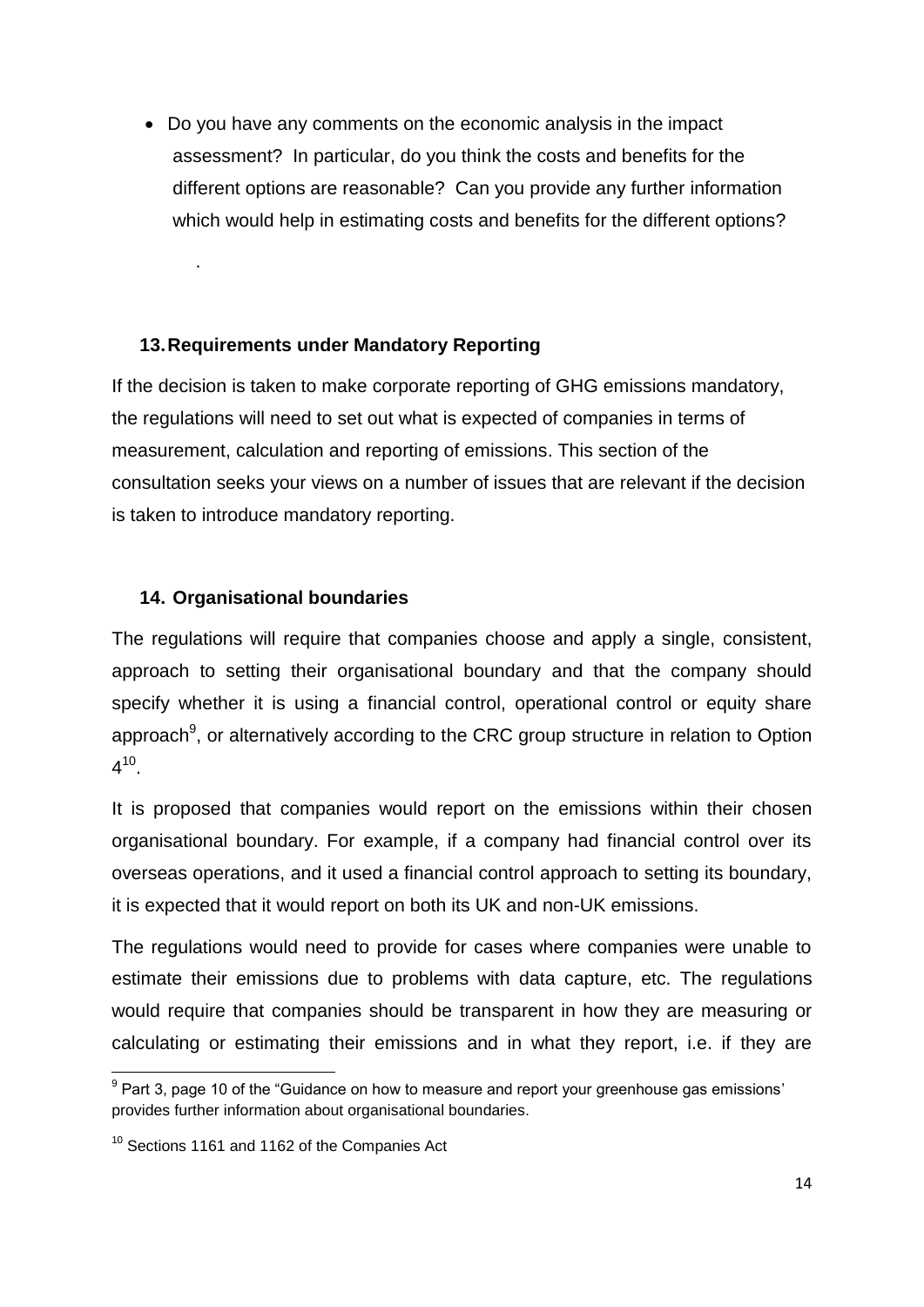unable to report on emissions from all their operations due to lack of information then this should be clearly stated in their report.

#### Questions on organisational boundaries

- Do you agree that a company should specify which approach it is using to set its organisational boundary?
- Do you agree that a company should (where possible) report on all their emissions within the chosen organisational boundary, including those that occur in their operations overseas? If you don"t agree, can you explain which emissions you think a company should report?
- Do you agree that, if it isn't possible for a company to report on emissions within their organisational boundary (because of data problems, etc), then a company should clearly state the extent to which it has been able to report?

#### **15. Gases to be reported**

The Climate Change Act 2008 describes GHG emissions as the six gases covered by the Kyoto Protocol: carbon dioxide, methane, hydrofluorocarbons, nitrous oxide, perfluorocarbons, and sulphur hexafluoride. The Defra/DECC guidance, which was published in 2009, recommends that companies should measure and report on these six GHGs. The emission factors that Defra publish should also enable companies to report on their GHG emissions from the six Kyoto gases. It is proposed that the regulations would specify that companies should measure or calculate emissions from the six GHGs covered by the Kyoto Protocol.

#### Question on gases to be reported

 Do you agree that companies should be required to measure and calculate emissions from the six GHGs covered by the Kyoto Protocol?

#### **16.Activities to be measured and reported**

The current Defra/DECC guidance recommends that organisations report, as a minimum, their scope 1 and scope 2 emissions and encourages the reporting of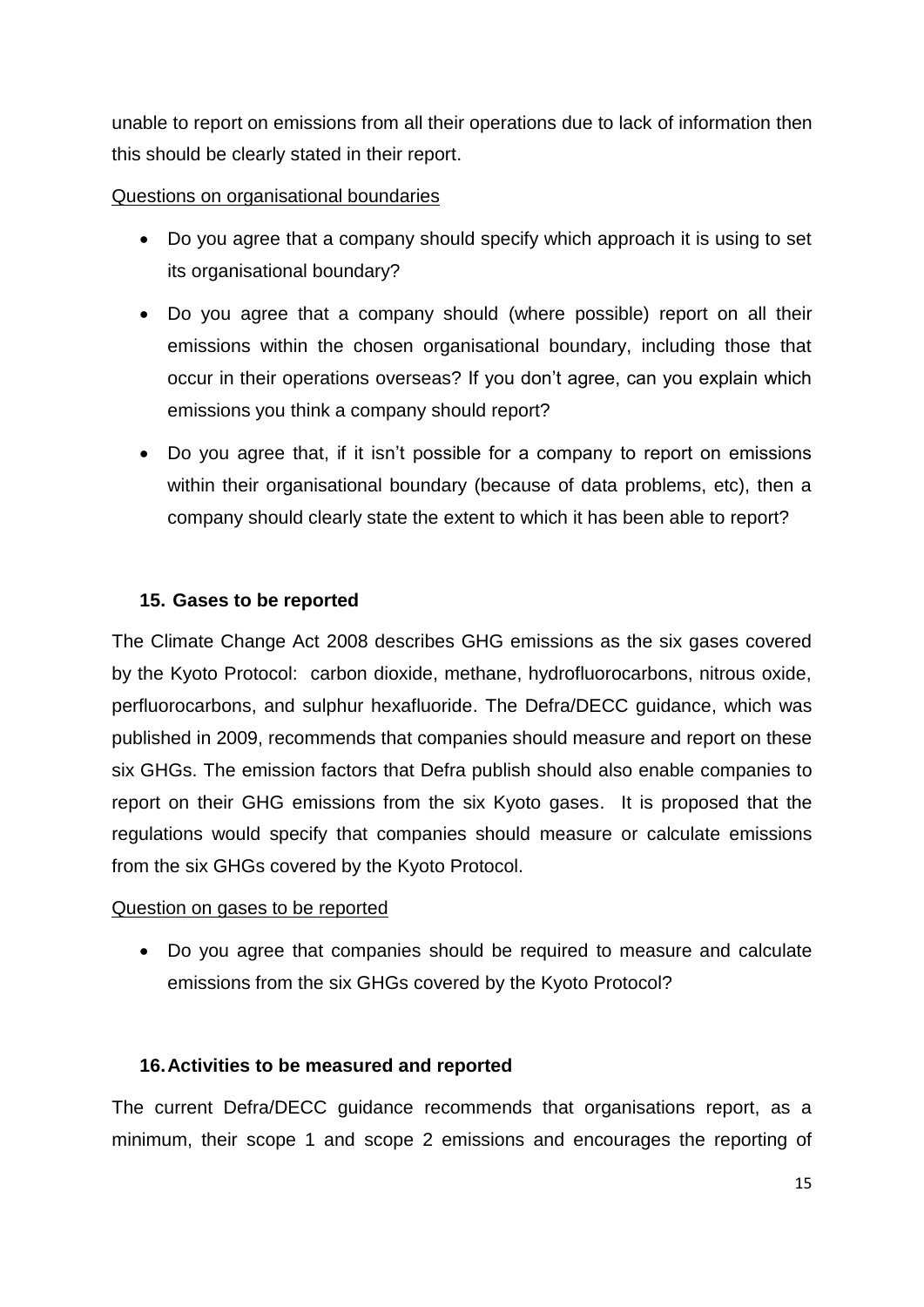significant scope 3 emissions. Categorising emissions-releasing activities into three scopes is the widely accepted approach, and is used internationally in the GHG Protocol.

- Scope 1 (Direct emissions): Activities owned or controlled by an organisation that release emissions straight into the atmosphere. Examples of Scope 1 emissions include emissions from combustion in owned or controlled boilers, furnaces, vehicles and emissions from chemical production in owned or controlled process equipment $11$ .
- Scope 2 (Indirect emissions from energy**)**: Emissions being released into the atmosphere associated with an organisation's consumption of purchased electricity, heat, steam and cooling. These are indirect emissions that are a consequence of the organisation's activity but which occur at sources which the organisation does not own or control<sup>12</sup>.
- Scope 3 (Other indirect emissions): Emissions which are a consequence of the organisation"s actions, which occur at sources which the organisation does not own or control and which are not classed as scope 2 emissions. Examples of scope 3 emissions are business travel by means not owned or controlled by the organisation such as rail travel, flights, emissions from activities which your company has out-sourced or contracted to others and emissions from the extraction and production of purchased materials and fuels.

Scope 1 and 2 emissions are usually relatively simple to calculate using existing activity data such as fuel bills. Scope 3 emissions are generally significantly more

**<sup>.</sup>**  $11$  The EU ETS, CCAs and CRC include certain scope 1 emissions, primarily fuels for combustion and certain process emissions. They do not cover Scope 1 emissions from owned transport or fugitive emissions, (e.g. from air conditioning and refrigeration leaks.) The EU ETS and CRC only cover CO<sub>2</sub> emissions. A company in one or more of these schemes would therefore be required under the regulations to measure and report on those scope 1 emissions which are not covered by these schemes.

 $12$  The CRC and CCAs cover most scope 2 emissions. The EU ETS does however not cover scope 2 emissions. The EU ETS and CRC only cover  $CO<sub>2</sub>$  emissions. A company in one or more of the CRC, CCA and EU ETS schemes would be required under the regulations to measure and report on any scope 2 emissions which are not covered by these schemes.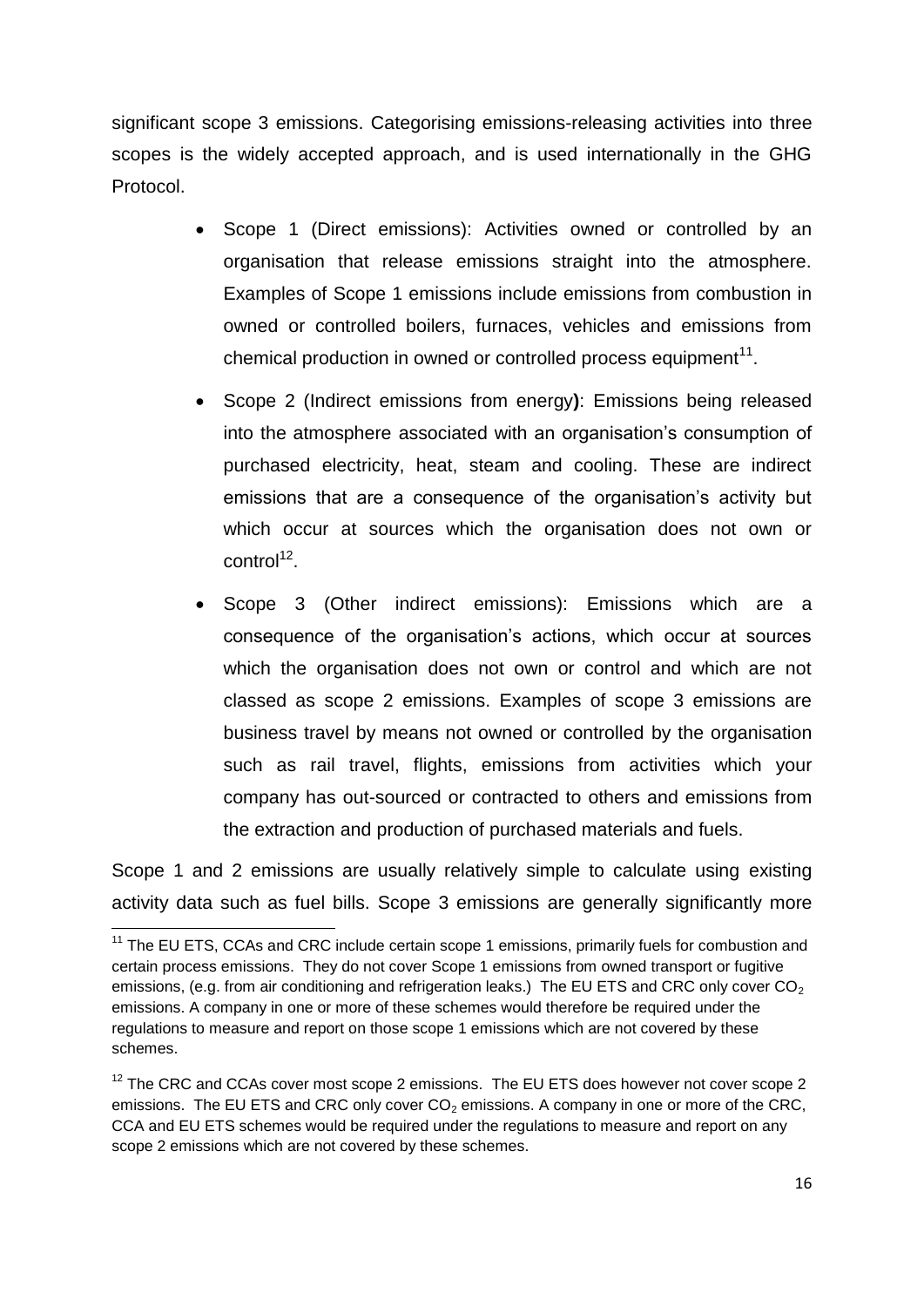complex to calculate in many instances as they may involve engagement with others in the supply chain. However, there are some types of scope 3 emissions (such as emissions from business travel) which can be less complex to calculate than others, although they are still likely to require data collection from a number of sources. In addition, for some organisations, especially those that have relatively low scope 1 and 2 emissions, understanding the level of scope 3 emissions is essential to properly understanding the environmental impact of the business. Measuring scope 3 emissions gives organisations and investors a more complete understanding including their potential exposure to climate change risks.

It is proposed that potential mandatory reporting should cover all scope 1 and scope 2 emissions, but we would like to hear your views on which scopes should be required to be reported if mandatory reporting was introduced.

#### Question on scopes

- Do you agree that companies should be required to measure, or calculate, and report on all their scope 1 and scope 2 emissions? If not, which emissions do you think a company should measure, calculate and report and why?
- Do you think that companies should be required to measure and report on any of their scope 3 emissions (in addition to scope 1 and 2)? If so, can you specify which ones you think should be required?

## **17. Emission Factors**

**.** 

Defra/DECC $<sup>13</sup>$  provide annually updated emission factors so that companies can</sup> convert activity data, such as amount of fuel used, into emissions data. The Defra/DECC emission factor spreadsheets convert data by source into each GHG and also provide a total in carbon dioxide equivalent  $(CO<sub>2</sub>e)$ . Under the quidance, emission totals for scope 1, 2 and 3 should all be reported in carbon dioxide equivalents using the Defra/DECC emission factors for UK emissions. The

<sup>13</sup> *[http://archive.defra.gov.uk/environment/business/reporting/pdf/101006-guidelines-ghg-conversion](http://archive.defra.gov.uk/environment/business/reporting/pdf/101006-guidelines-ghg-conversion-factors-method-paper.pdf)[factors-method-paper.pdf](http://archive.defra.gov.uk/environment/business/reporting/pdf/101006-guidelines-ghg-conversion-factors-method-paper.pdf)*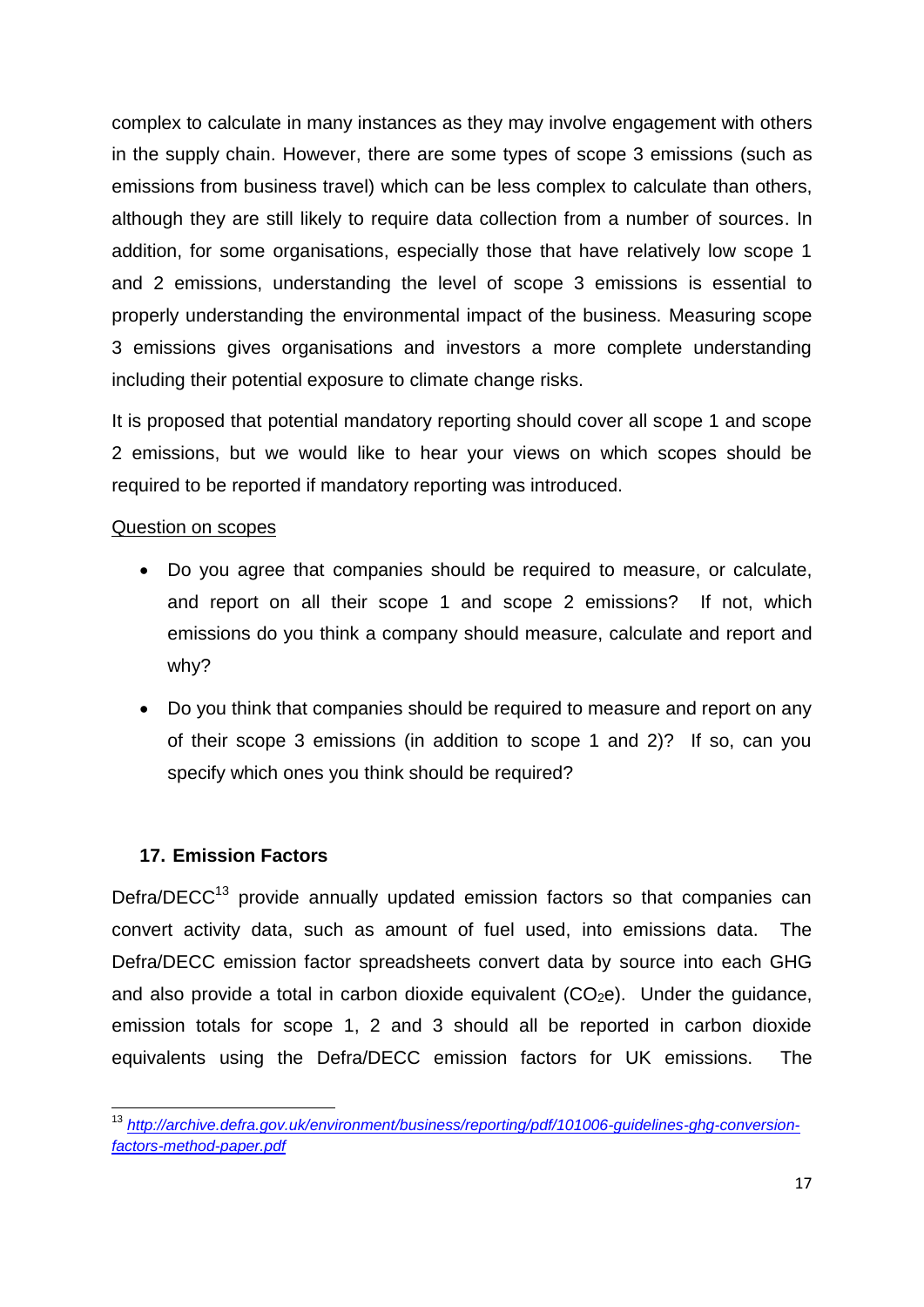Defra/DECC guidance recommends that where an organisation is using standard emission factors, they should use the Defra/DECC emission factors for UK emissions, and that if they require other emission factors, they should refer to the emission factors in the GHG Protocol calculation tools.

It is proposed that regulations would require companies to use the Defra/DECC emission factors, or, where that is not possible, to specify the emission factors they use, to calculate their emissions. It is also proposed that companies would be required to report total GHG emissions in tonnes of  $CO<sub>2</sub>e$ .

#### **18.What a company should report**

In line with the current UK Guidance it is proposed that, if regulations are introduced, they should specify the details on GHG emissions that a company is expected to report in the directors' report. It is proposed that the regulation would require companies to state an annual account of emissions in carbon dioxide equivalent, broken down into scopes 1 and scope 2 (and scope 3 where this is provided).

The regulations could also require the reporting of an intensity ratio (see part 8, page 22 of the UK Guidance for further information on how and why a company should calculate an intensity ratio). Other information that might also be required could include emissions data for a base year (part 9, page 26 of the UK Guidance, on how to track emissions over time explains further about base years).

Companies would need to be clear when reporting their emissions whether they were being reported in compliance with the proposed regulation or with other regulatory schemes. As set out in the current Defra/DECC guidance, where companies are required to report some emissions for other regulatory schemes (such as the EU Emission Trading System, a Climate Change Agreement or the CRC scheme) such data could be used for the purposes of meeting the requirements of a mandatory reporting regulation. However, a company would need to be transparent in explaining when it had used data from other schemes.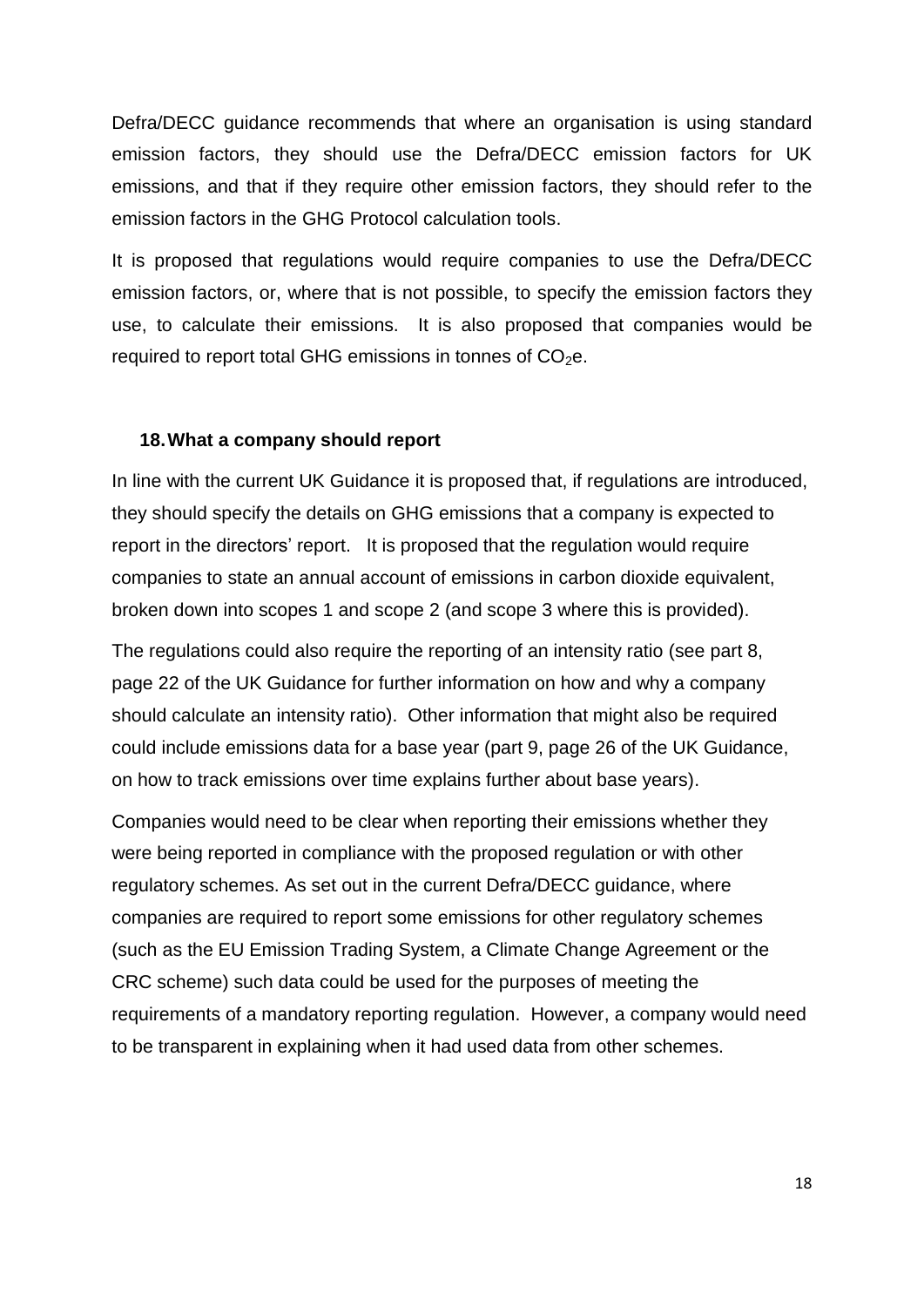## Questions on what companies should report

- Do you agree that companies should specify in their directors' reports, the company's total annual amount of GHG emissions in  $CO<sub>2</sub>e$  broken down by direct emissions (scope 1) and indirect energy (scope 2)?
- Do you agree that companies should specify an intensity ratio?
- Should companies specify a base year when they report their annual emissions?
- Is there any other information which you think a company should report?

## **19. Assurance or verification**

**.** 

The extent to which GHG emissions report should be verified and/or assured is a key issue. Any regulation in this area should seek to minimise the costs on companies, but also be fair and uphold the integrity of the data disclosed.

The Companies Act requires all companies' annual accounts for a financial year to be audited in accordance with the provisions set out in the Act, unless the company is exempt from audit either by virtue of qualifying as small or by being dormant. Even then, there exist certain circumstances in which a small company must have its accounts audited.

Currently, there is no statutory requirement to have environmental information audited. However any material environmental disclosure within annual financial statements should be included in the scope of the financial audit<sup>14</sup>. An auditor must also state in his report on the company"s annual accounts whether information in the Directors" report is consistent with that found in those financial statements. Where a company publishes a separate environmental or sustainability report, an auditor is not required to read it although they may consider it as contributing to a knowledge

<sup>&</sup>lt;sup>14</sup> ICAEW & Environment Agency (2009) Turning questions into answers: Environmental Issues and Annual Financial Reporting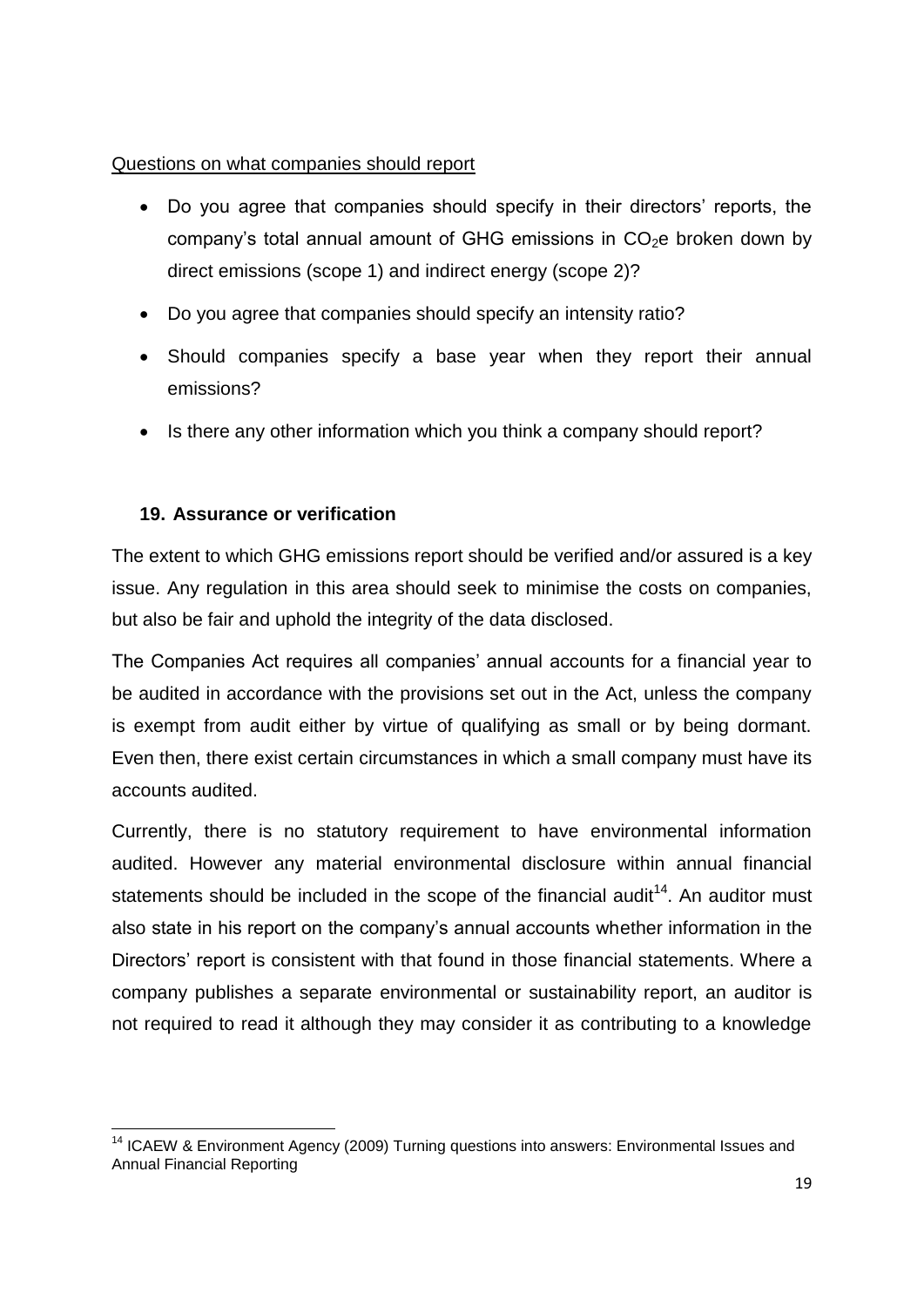of the business<sup>15</sup>. Under the Companies Act, directors must ensure that the information in their Directors' Report complies with the statutory requirements.

Verification of data and models is an integral part of promoting quality of disclosures. Assurance is a process of gathering evidence to express a conclusion about the outcome of an evaluation, this can include verification of the accuracy or completeness of the data. Independent assurance provides a level of confidence in reports and the use of the data for decision making. An assurance statement should include a clear declaration of independence, competence, scope, standards used, criteria, level of assurance and conclusions.

In financial accounting there are two levels of assurance<sup>16</sup> which reflect the level of work effort and the confidence in the data and supporting claims in a report:

- "limited assurance": is phrased negatively stating that nothing has come to the assurer"s attention that indicates material misstatements in the report.
- 'reasonable assurance': is a higher level of assurance and indicates that the depth of investigation is sufficient to reduce the risk of misstatements and is phrased positively, stating that the reported data accurately reflects performance.

Absolute assurance is not possible given the constraints of time verses the costs and benefits of doing so. In general, auditors are likely to be nervous of endorsing emission reports which are not based on sound accounting principles and closely aligned with financial information $17$ .

There are two internationally recognised standards for assurance of sustainability reports: the IAASB's ISAE3000<sup>18</sup> and AccountAbility's AA1000AS<sup>19</sup>. These two

 $\overline{\phantom{a}}$  $15$  ICAEW & Environment Agency (2009) Turning questions into answers: Environmental Issues and Annual Financial Reporting

<sup>&</sup>lt;sup>16</sup> CorporateRegister.com (2009) Corporate Register Reporting Awards 08: Global Winners and Reporting Trends, *[www.corporateregister.com](http://www.corporateregister.com/)*

 $17$  It is only possible to audit historical factual information which can be compared to independent data - it is not possible to audit forward-looking statements or judgements about the company.

<sup>&</sup>lt;sup>18</sup> International Audit and Assurance Standards Board: 'Assurance engagements other than audits or reviews of historical financial information'. This is a standard which provides quidance (basic principles and essential procedures) for professional accountants on how to conduct non-financial assurance.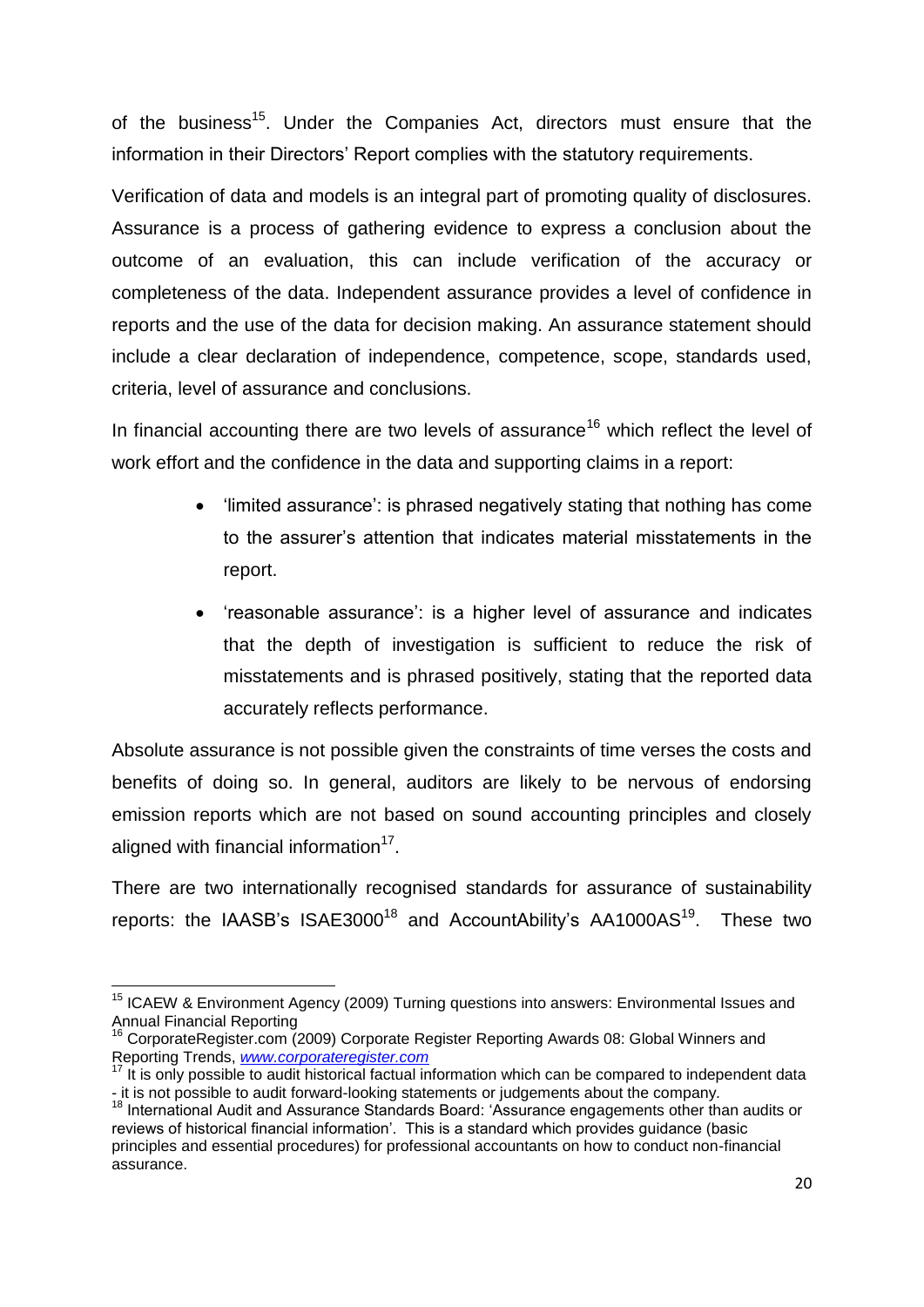standards are ideally used together as they complement one another<sup>20</sup>. A good assurance statement should include reference to the criteria or standards that the report has been assured against, for example the ISO 14064-3 standard or the criteria in the GHG Protocol or the Defra / DECC Guidance. Companies may select the data sources which have been verified or specify the parts of their reports to be assured to a limited or reasonable level, for example all scope 1 emissions and issues $^{21}$ , and this should be made clear in the assurance statement.

The cost of obtaining verification depends on the type sought. For a company which uses internal verification, the costs are likely to be much lower than a company who employs a third party (e.g. auditing professional) to carry out reasonable assurance on their full sustainability report. Internal costs are likely to be limited to staff time and resources, whereas third party assurance can be very expensive; firstly from installing auditable systems for data collection and collation and secondly for employing a third party, the cost of which will depend on the size and complexity of both the company and its emissions report.

Conversely there are risks to businesses of not obtaining verification of their emissions reports. Verification statements are a statement of confidence in the information reported and unreliable data may lead to charges of "greenwash".

We are seeking your views on whether, if reporting is made mandatory, companies should be obliged to seek some kind of assurance or verification on their emission report.

Possible options could include:

- a. no requirement on companies to either verify or seek assurance of the emissions data in the Directors reports;
- b. companies are required to seek internal verification of their emission report. Companies should demonstrate that they

**<sup>.</sup>**  $19$  AccountAbility is the Institute of Social and Ethical AccountAbility. The AA1000AS is a free, open source set of principles which addresses sustainability and CSR aspects of reports. Under the AA1000AS's 'high level of assurance' is equivalent to 'reasonable assurance' and the 'moderate assurance' is equivalent to 'limited assurance'.

 $20$  Both require that the assurer performs the appropriate work and that the work performed is adequately described in the statement.

<sup>&</sup>lt;sup>21</sup>Carbon Smart (2010) Just off the starting blocks: benchmarking sustainability and carbon assurance in the FTSE350, *[www.carbonsmart.co.uk](http://www.carbonsmart.co.uk/)*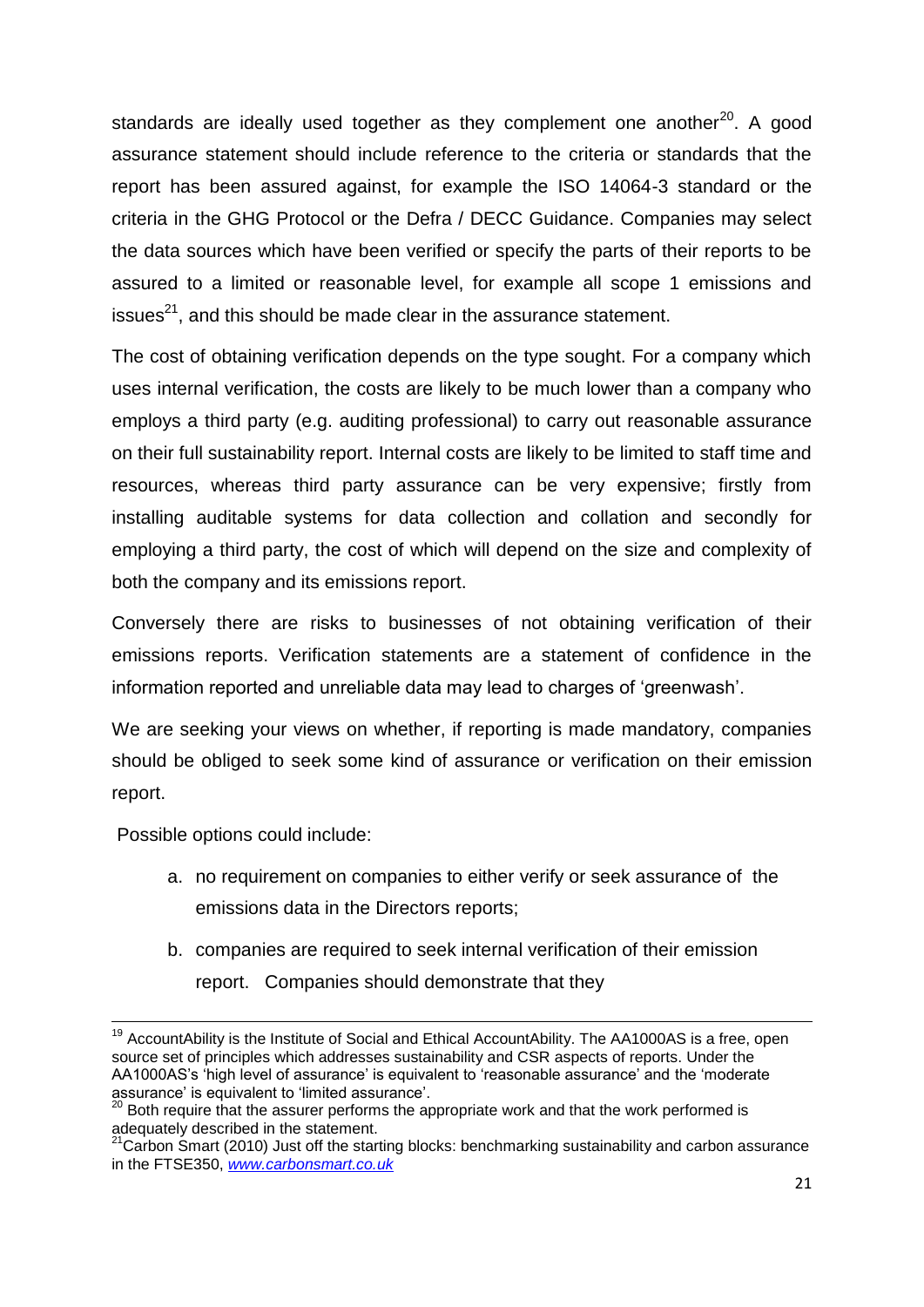have a clear and transparent quality control process in place ideally meeting a recognised standard.

c. Companies are required to have data verified and reports assured to a certain standard, e.g. limited or reasonable assurance using the ISAE3000 or the AA1000AS, or to any assurance standard on greenhouse gas emissions information subsequently developed. This would lead to a larger cost to businesses from a mandatory reporting scheme.

#### Questions on assurance and verification

- If reporting is made mandatory, should companies be obliged to seek some kind of assurance or verification on their emission report? If not, could you explain your thinking.
- Is internal verification of greenhouse gas emissions sufficient, or should external third party assurance be sought? If the latter, should it be limited or reasonable?

## **20.Mandatory Reporting – Offences/Penalties**

If corporate reporting of GHG emissions is made mandatory, it would be done under section 416(4) of the Companies Act 2006 ("the Act") which gives the Secretary of State power to make regulations as to other matters that must be disclosed in a directors" report. Mandatory corporate reporting of GHG emissions, therefore, would be subject to the same regime of monitoring and offences as applies to the other contents of directors' reports.

The Financial Reporting Review Panel (FRRP) is authorised under the Act to monitor annual reports and accounts of public and large private companies for compliance with the law. Where there is, or may be, a question of non-compliance, the Panel can ask directors to explain apparent departures. If it is not satisfied by the explanations the Panel can apply to the court for an order requiring directors to revise the relevant report or accounts for the matter at issue. In practice, however, the Panel aims to persuade directors to adopt more appropriate accounting or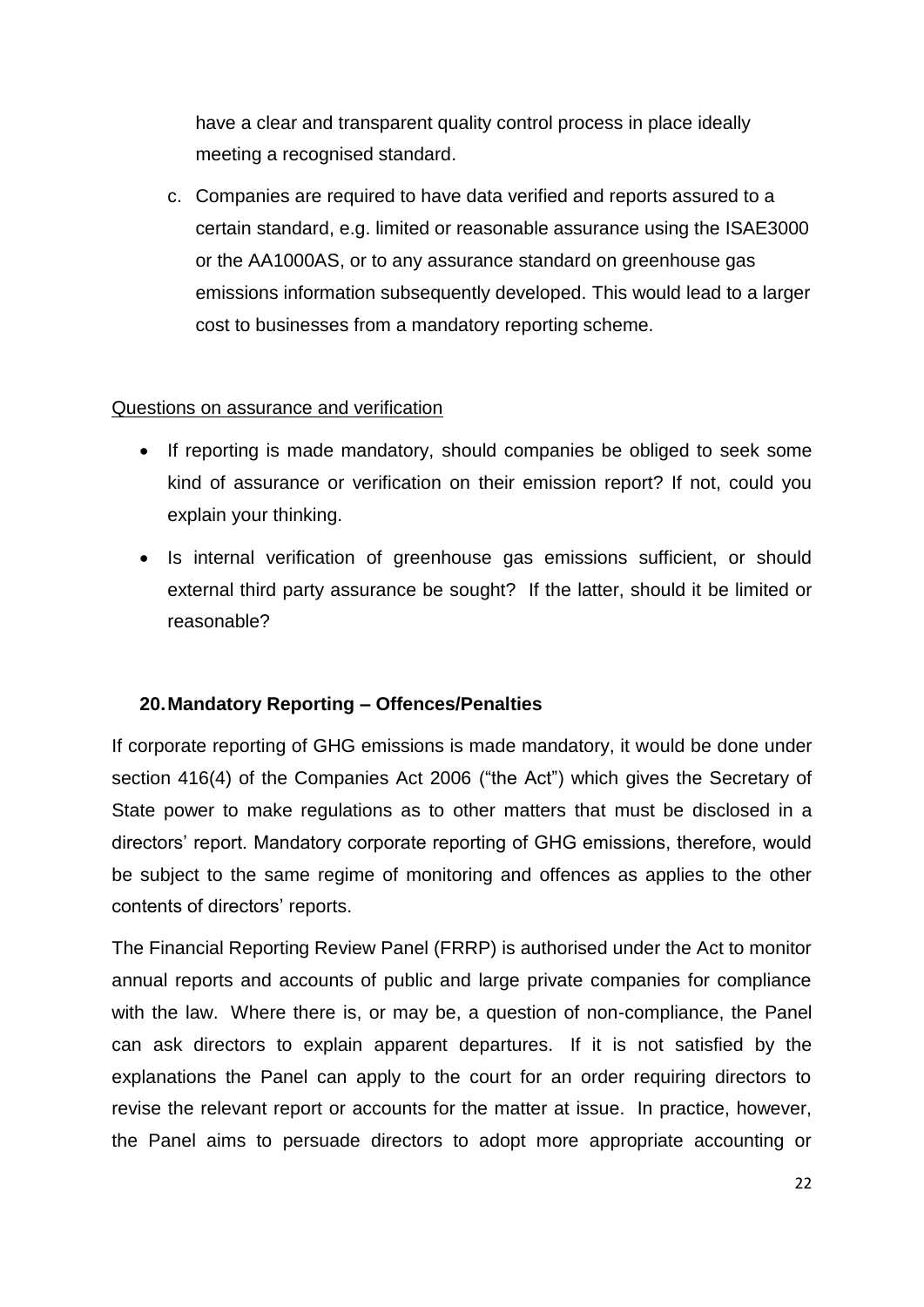reporting in the future and may accept other remedial action. This may include correction in the next set of accounts.

Failure to comply with the directors' report requirements of the Companies Act 2006 is an offence under section 419 (3) of the Companies  $Act^{22}$ .

 $\overline{\phantom{a}}$ <sup>22</sup> *<http://www.legislation.gov.uk/ukpga/2006/46/section/419>*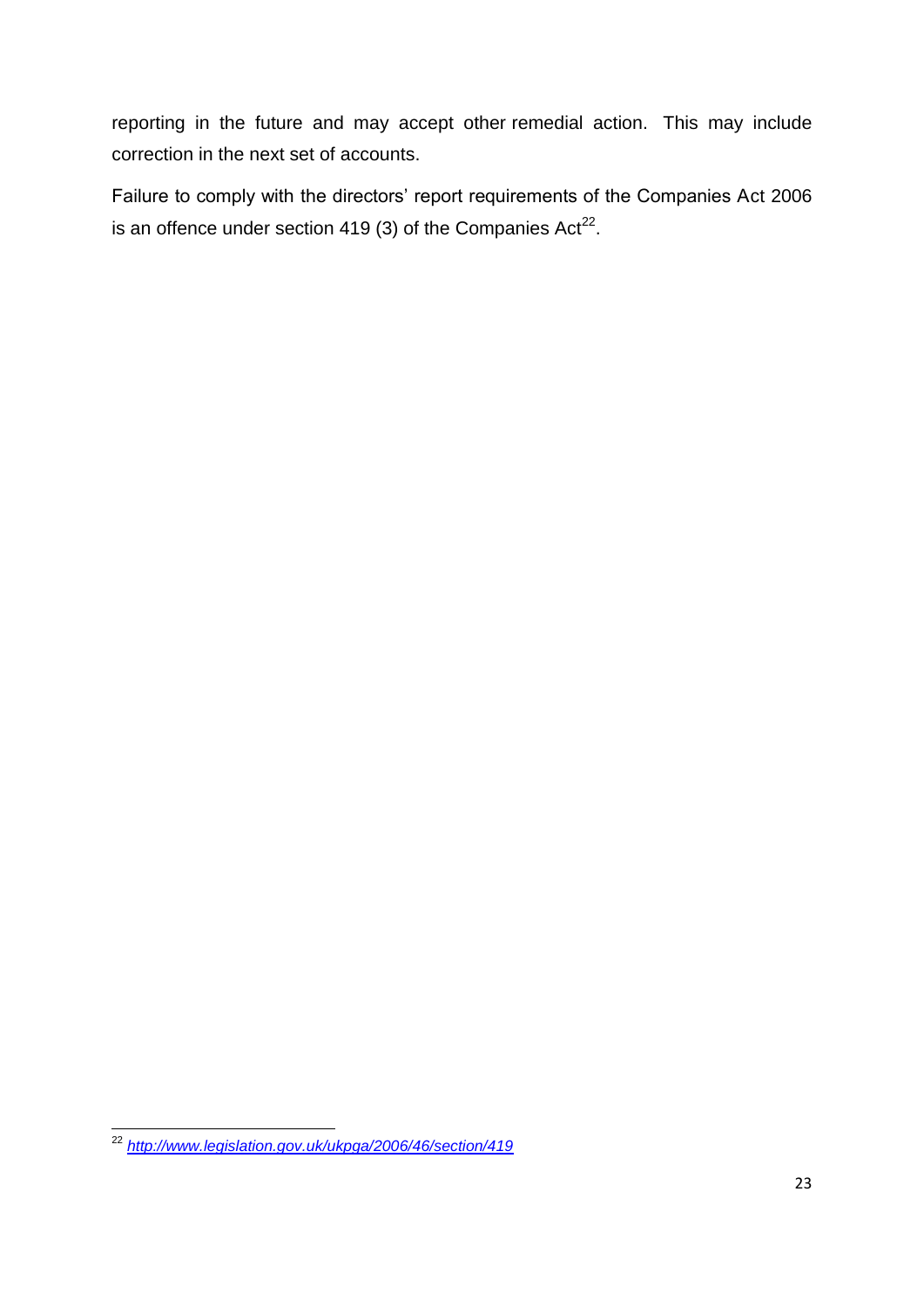## **Part III Summary of Consultation Questions**

#### **21.Questions on the four options**

- 1. Do you support Option 1(enhanced voluntary reporting)?
- 2. There are various ideas (outlined in Option 1) for increasing the number of companies reporting on a non-regulatory basis, which do you prefer? Have you any other proposals to increase the number of companies reporting and the quality and consistency of reports on a non-regulatory basis?
- 3. Should corporate reporting of GHG emissions be made mandatory for some companies? If so, please explain.
- 4. If mandatory reporting is introduced, which would be your preferred Option: 2, 3 or 4? It would be helpful if you could explain your reason. Have you any suggestions for improving any of the regulatory options?
- 5. Do you have any comments on the economic analysis in the impact assessment? In particular, do you think the costs and benefits for the different options are reasonable? Can you provide any further information which would help in estimating costs and benefits for the different options?

## **22.Questions on the requirements of mandatory reporting, if introduced**

- 6. Do you agree that a company should specify which approach it is using to set its organisational boundary?
- 7. Do you agree that a company should (where possible), report on all their emissions within the chosen organisational boundary, including those that occur in their operations overseas? If you don"t agree, can you explain which emissions you think a company should report?
- 8. Do you agree that, if it isn"t possible for a company to report on all emissions within their organisational boundary (because of data problems, etc), then a company should clearly state the extent to which it has been able to report?
- 9. Do you agree that companies should be required to measure and calculate emissions from the six GHGs covered by the Kyoto Protocol?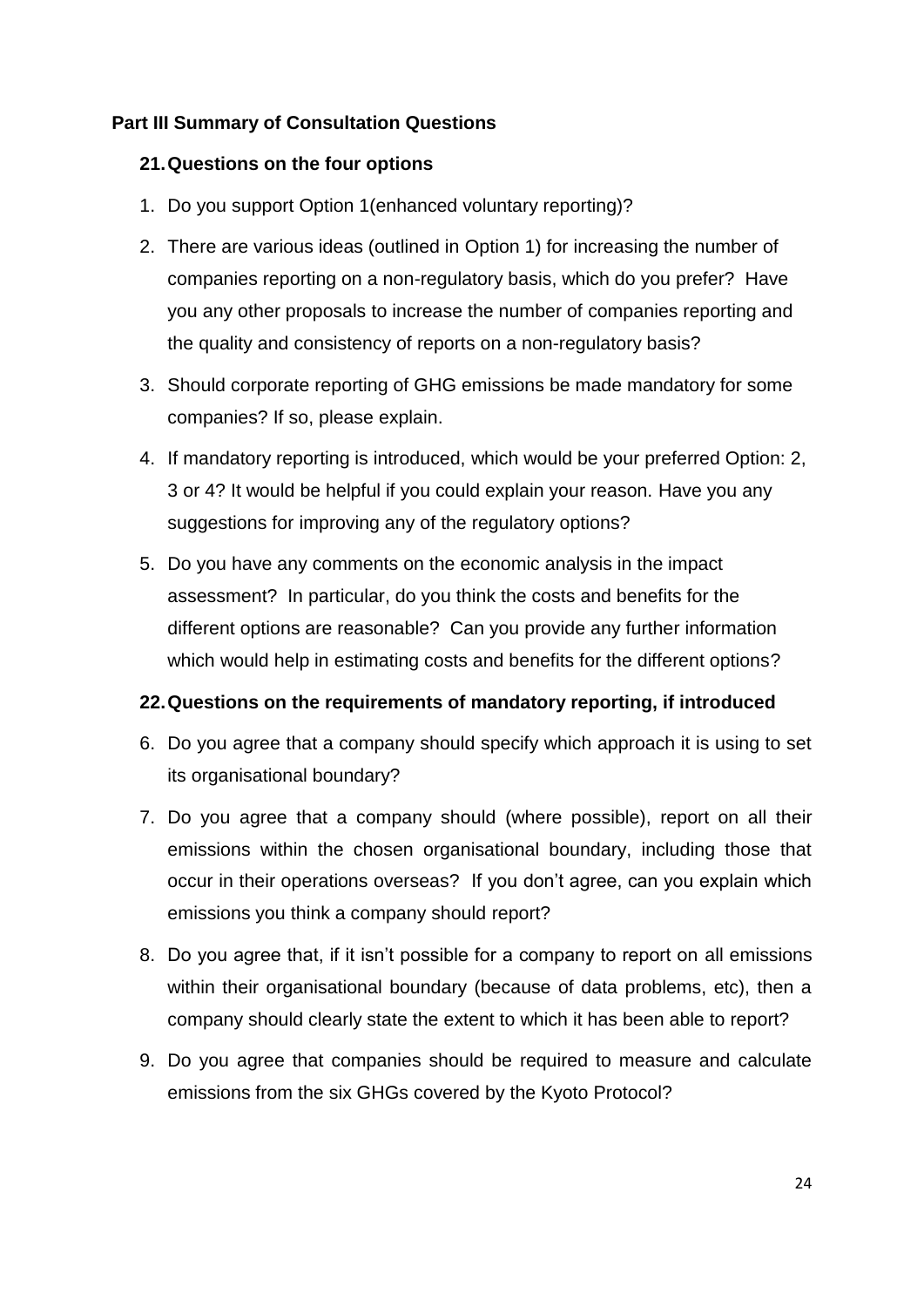- 10.Do you agree that companies should be required to measure, or calculate, and report on all their scope 1 and scope 2 emissions? If not, which emissions do you think a company should measure, calculate and report and why?
- 11.Do you think that companies should be required to measure and report on any of their scope 3 emissions (in addition to scope 1 and 2)? If so, can you specify which ones you think should be required?
- 12. Do you agree that companies should specify in their directors' reports, the company's total annual amount of GHG emissions in  $CO<sub>2</sub>e$  broken down by direct emissions (scope 1) and indirect energy (scope 2)?
- 13.Do you agree that companies should specify an intensity ratio?
- 14.Should companies specify a base year when they report their annual emissions?
- 15.Is there any other information which you think a company should report?
- 16.If reporting is made mandatory, should companies be obliged to seek some kind of assurance or verification on their emission report? If not, could you explain your thinking?
- 17.Is internal verification of greenhouse gas emissions sufficient, or should external third party assurance be sought? If the latter, should it be limited or reasonable?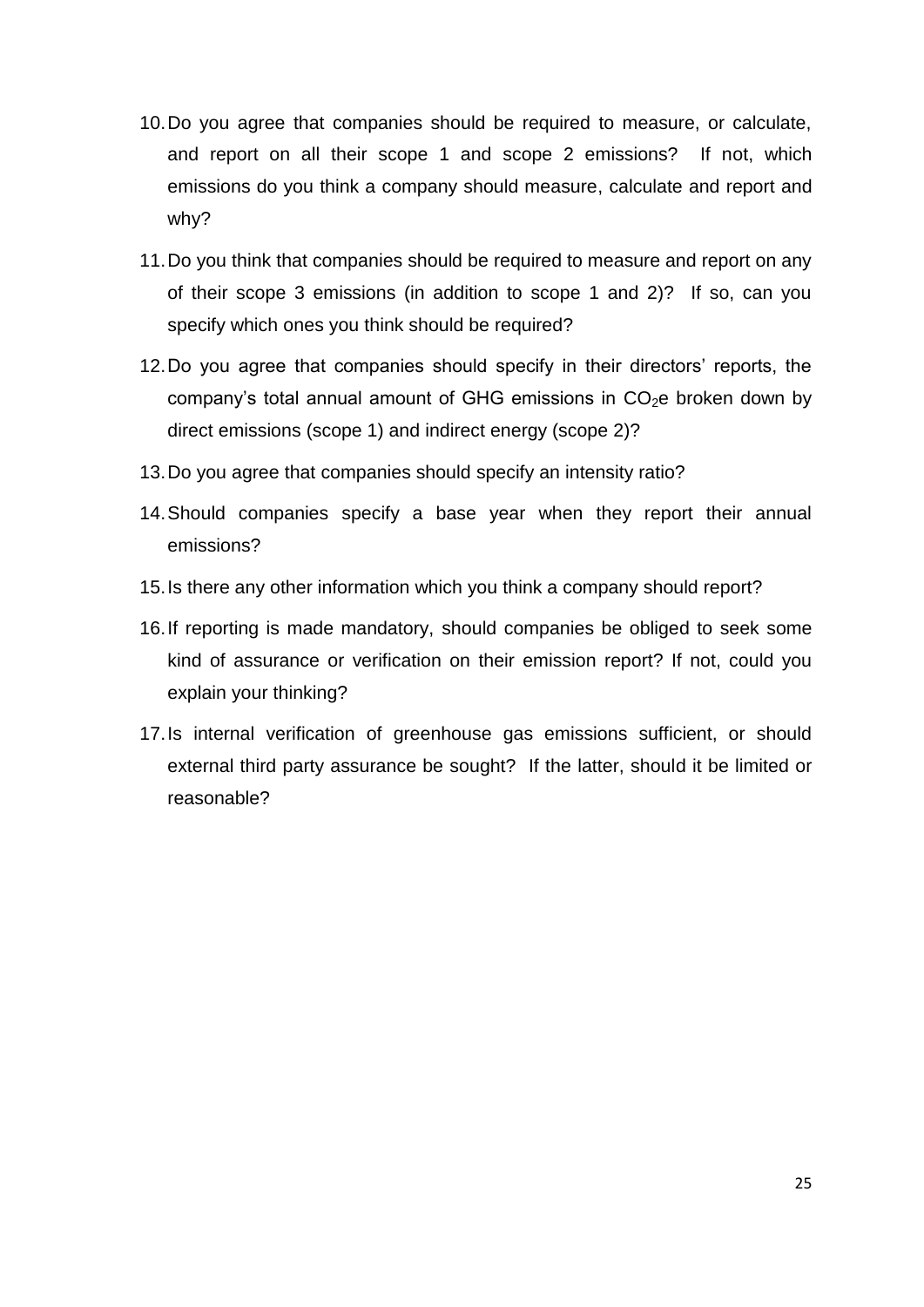## **Annex A – Additional Questions on Costs and Benefits**

The Impact Assessment – which accompanies this consultation document measures benefits and costs related to measuring and reporting the six Kyoto GHG emissions<sup>23</sup> related to Scope  $1^{24}$  and Scope  $2^{25}$  emissions. We would welcome your help in improving the impact assessment through getting more information on the costs and benefits associated with the different options. First there are some general questions seeking your views on the current impact assessment, followed by more detailed questions on your business.

In answering the questions, please concentrate on the costs and benefits associated with collating information centrally and reporting publicly, rather than on the costs and benefits of measuring energy use in the first place, for example using smart meters. Any data provided, if used in subsequent analysis, will be reported in aggregate and not attributed to individual companies without consent.

Please answer as many questions as you can.

#### Costs and Benefits outlined in the Impact Assessment

1) Do the monetised costs outlined on page 20 of the Impact Assessment seem reasonable? Do you have any further information to add to this?

2) Do the non-monetised costs outlined on pages 20 to 22 of the Impact Assessment seem reasonable? Can you provide cost information on any of the costs outlined?

3) Do the assumptions on monetised benefits on pages 23 to 25 seem reasonable? Can you provide any information on benefits?

4) Do the non-monetised benefits outlined on pages 25 to 26 seem reasonable? Are you able to provide information on any of the above?

**<sup>.</sup>**  $23$  The list of the 6 Kyoto GHG can be found here: Carbon dioxide (CO2); Methane (CH4); Nitrous oxide (N2O); Hydrofluorocarbons (HFCs); Perfluorocarbons (PFCs); and Sulphur hexafluoride (SF6): *[http://unfccc.int/kyoto\\_protocol/items/3145.php](http://unfccc.int/kyoto_protocol/items/3145.php)*

 $24$  Scope 1 emissions (direct emissions): emissions from activities owned or controlled by an organisation e.g. emissions from combustion in owned or controlled boilers, furnaces, vehicles; emissions from chemical production, etc.

 $25$  Scope 2 emissions (energy indirect): emissions associated with consumption of purchased electricity, heat, steam and cooling.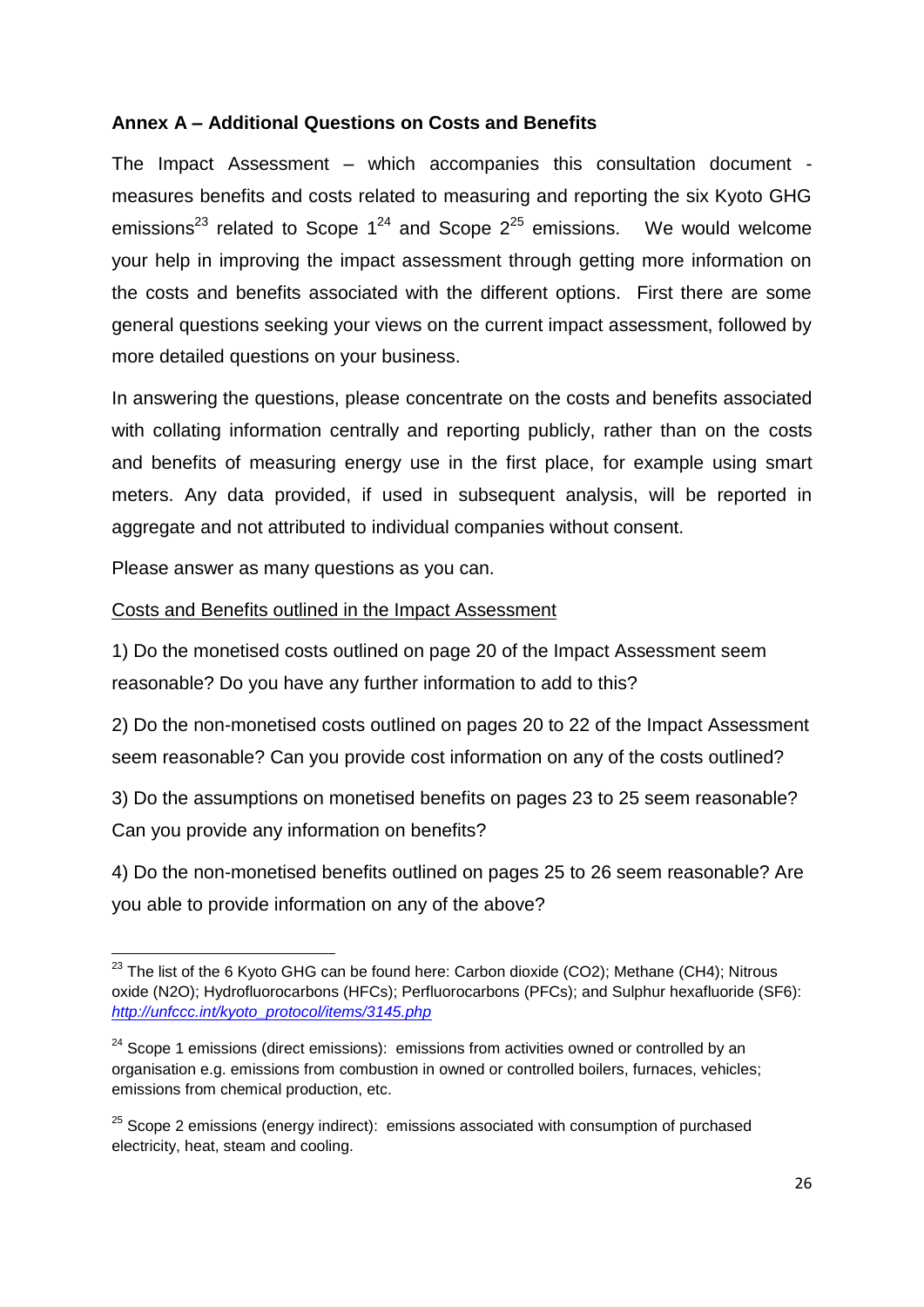If you are investor, please answer questions 15-17.

## Background Information

It would be very helpful if you could also provide some background information regarding your company.

5) What is the size of your company using the Company Act thresholds<sup>26</sup>: small, medium or large?

6) If any, which mandatory option/s would your company report under?

Option 2 – All UK Listed Companies

Option 3 - All Large Companies

Option 4 – Energy Threshold Option (At this stage firms that would qualify for reporting under CRC can be assumed to report under this option)

7) Which sector does your company operate within?

Your current measuring and reporting position

8) If your company reports its GHG emissions, do you do so to:

- Meet Companies Act requirements?

- Respond to investor request?

- To publicly reveal emission reductions, along with associated targets?

9) Does your company report on your GHG emissions? If so, could you provide a list of the existing areas that you report under:

- Annual Report and Accounts
- Carbon Disclosure Project
- EU Emission Trading System<sup>27</sup>

<sup>1</sup>  $26$  Please follow this link for a description of the thresholds: *[http://webarchive.nationalarchives.gov.uk/+/http://www.berr.gov.uk/whatwedo/businesslaw/financial](http://webarchive.nationalarchives.gov.uk/+/http:/www.berr.gov.uk/whatwedo/businesslaw/financial-reporting/acc-audit-developments/page16361.html)[reporting/acc-audit-developments/page16361.html](http://webarchive.nationalarchives.gov.uk/+/http:/www.berr.gov.uk/whatwedo/businesslaw/financial-reporting/acc-audit-developments/page16361.html)*

<sup>&</sup>lt;sup>27</sup> See the DECC website for details:

*[http://www.decc.gov.uk/en/content/cms/what\\_we\\_do/change\\_energy/tackling\\_clima/emissions/eu\\_ets](http://www.decc.gov.uk/en/content/cms/what_we_do/change_energy/tackling_clima/emissions/eu_ets/eu_ets.aspx) [/eu\\_ets.aspx](http://www.decc.gov.uk/en/content/cms/what_we_do/change_energy/tackling_clima/emissions/eu_ets/eu_ets.aspx)*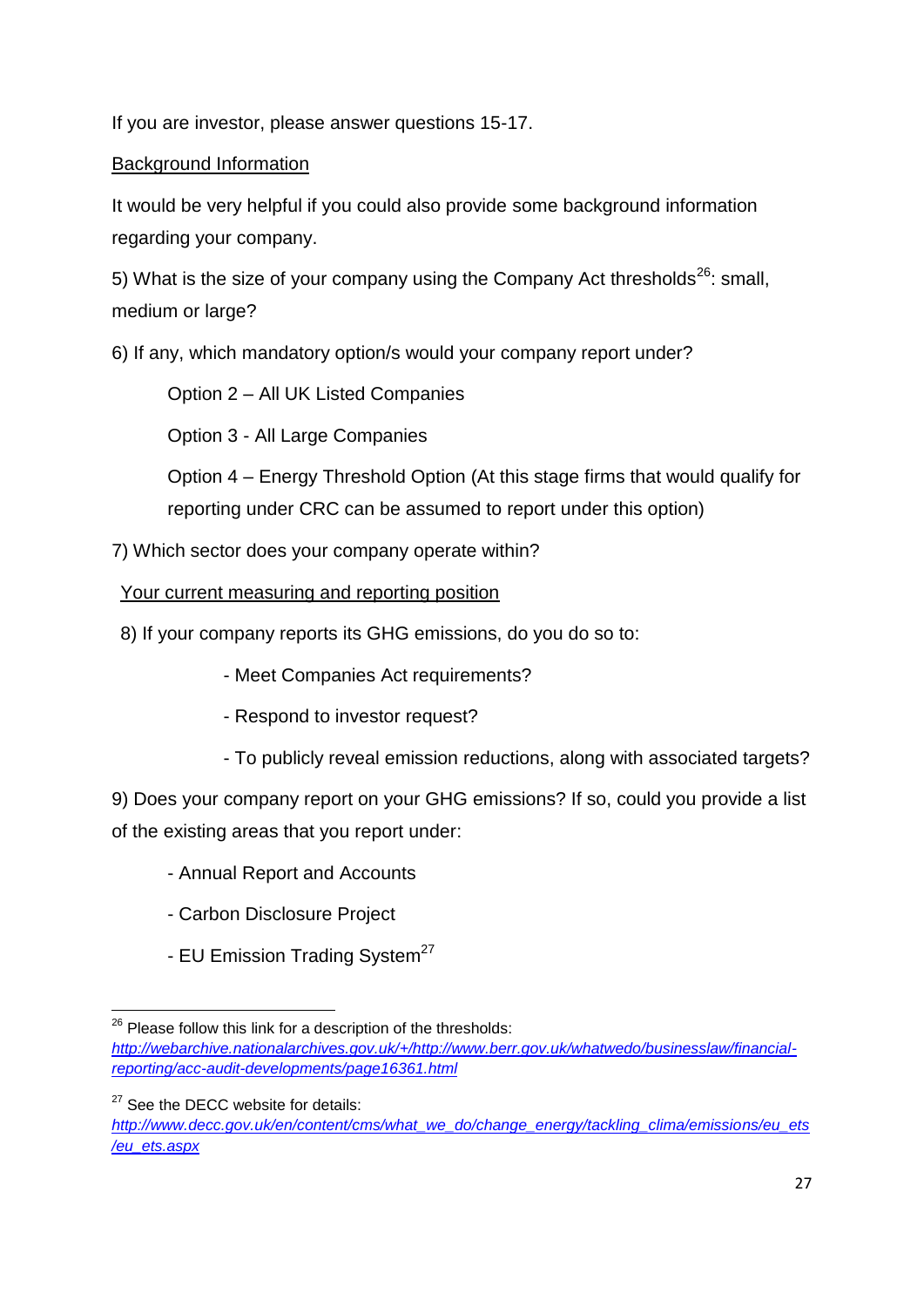- Carbon Reduction Commitment<sup>28</sup>
- Climate Change Agreement
- Elsewhere?
- 10) Which emissions do you report?
	- (a) Carbon dioxide emissions only
	- (b) All, or some, of the 6 Kyoto  $GHS<sup>29</sup>$
	- (c) 6 Kyoto gases plus additional GHGs

*There are two distinct elements of emissions captured within this IA.*

*I) On-site Emissions - Scope 1 and 2 Emissions, excluding transport*

*II) Direct emissions related to transport - respondents are asked to please be careful to only report emissions from transport that they own or control i.e. exclude business travel which is scope 3.*

11) Do you report on-site emissions?

12) If you do not report on-site emissions, do you nevertheless centrally measure the energy use related to on-site emissions?

13) Do you report transport emissions?

14) If you do not report transport emissions, do you nevertheless centrally measure fuel use related to transport emissions?

## Questions for Investors

If you are an investor, we want to know if there are any cost savings to investors from having access to better information on companies GHG emissions.

15) What are the types of cost savings available from having access to information on company"s GHG emissions?

**<sup>.</sup>**  $28$  See the DECC website for details: *[http://www.decc.gov.uk/en/content/cms/what\\_we\\_do/lc\\_uk/crc/crc.aspx](http://www.decc.gov.uk/en/content/cms/what_we_do/lc_uk/crc/crc.aspx)*

<sup>29</sup> The list of the 6 Kyoto GHG can be found here: *[http://unfccc.int/kyoto\\_protocol/items/3145.php](http://unfccc.int/kyoto_protocol/items/3145.php)*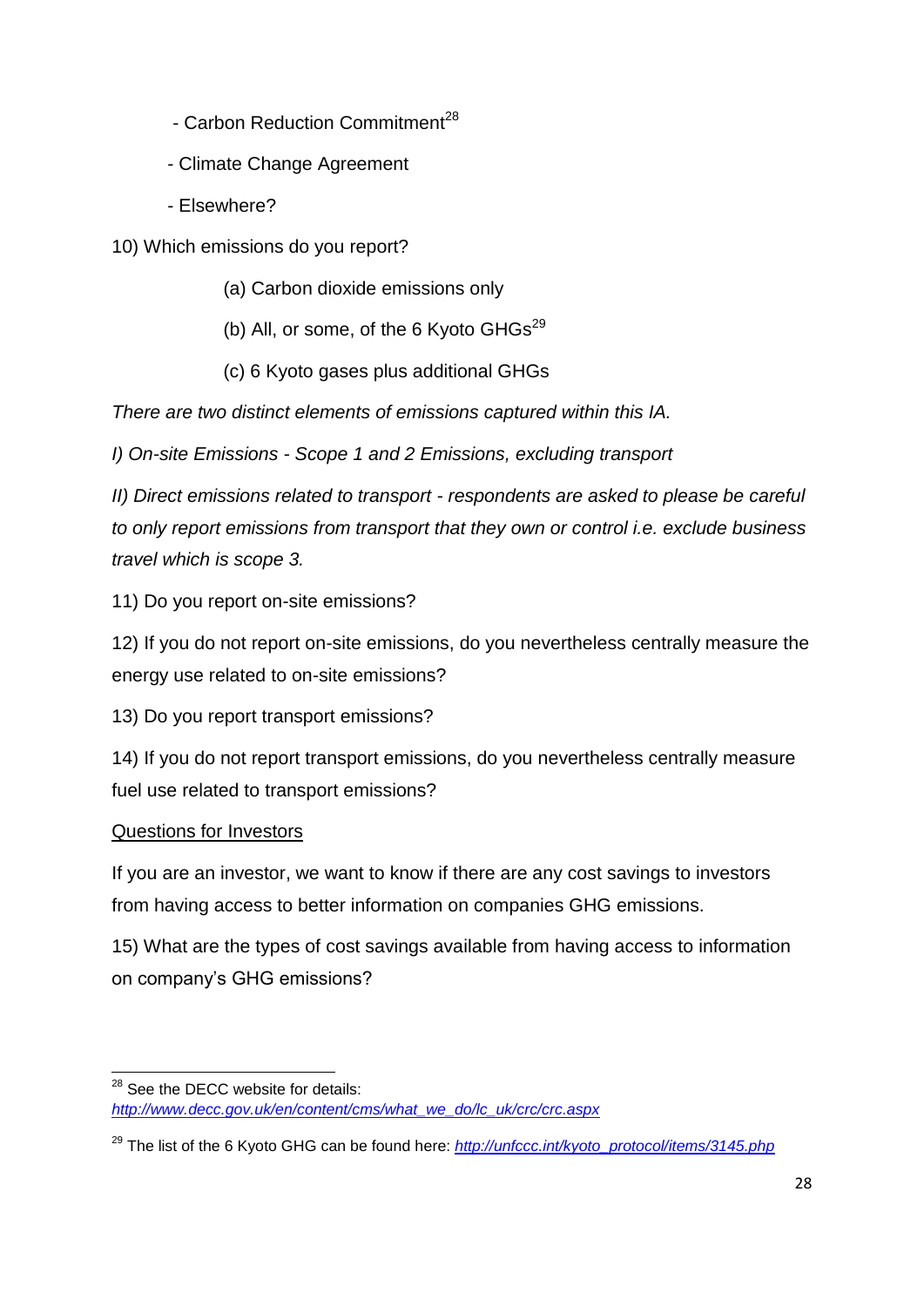16) Can you provide an estimate of the annual value of these cost savings to your company? Please disaggregate these costs wherever possible, eg time saved and employee wage rate.

17) Are there other benefits to your company that cannot be monetised?

Thank you for answering these questions. We are very interested in your responses. If you are happy to provide more detailed information on the costs and benefits of reporting, additional questions are provided in the following sections.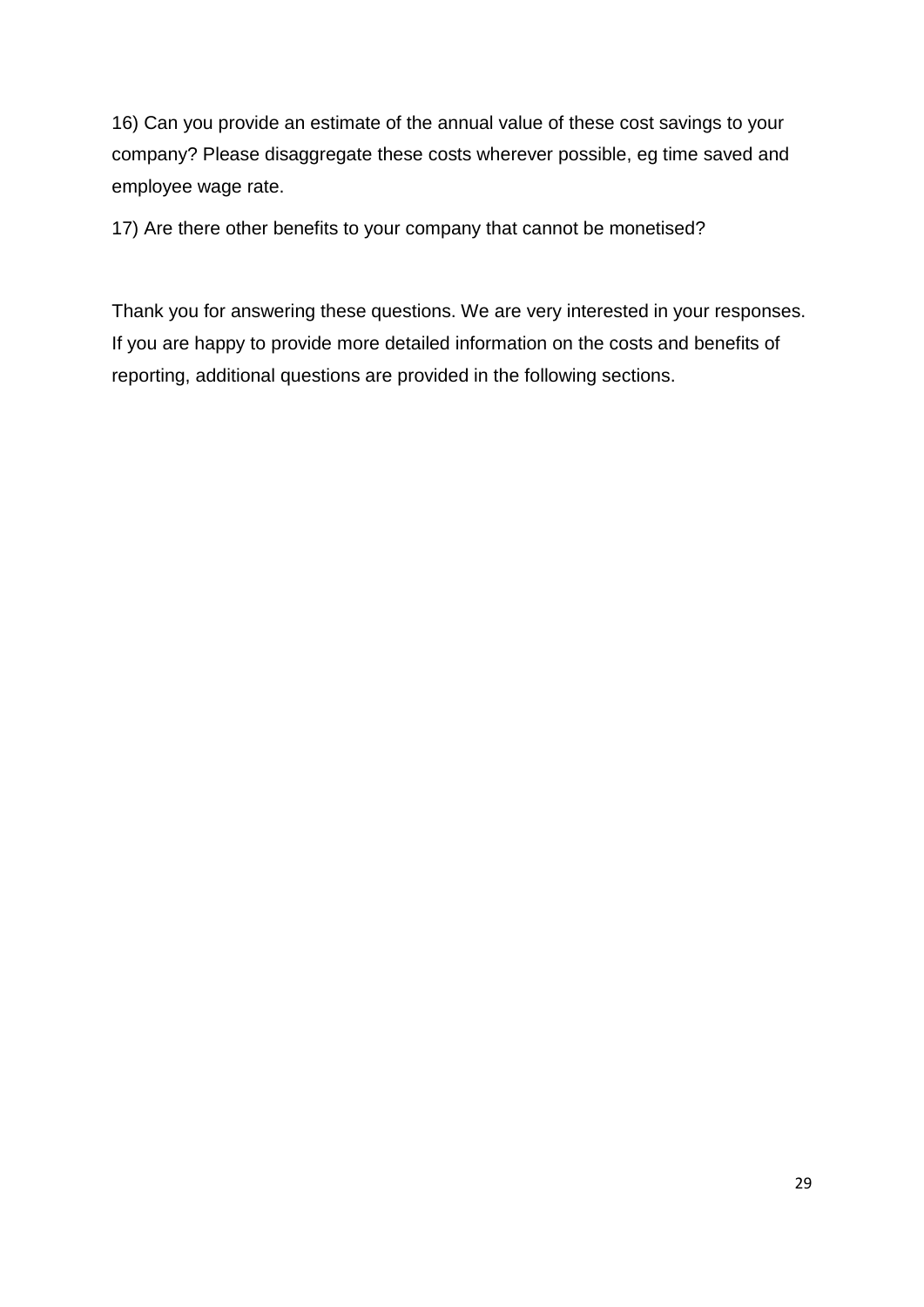#### Detailed Questions on Understanding Costs

Within the IA emissions are broken down into two distinct categories for costs and benefits:

The following questions try and obtain more detail on your company"s current reporting activity and the costs of reporting. This is broken into the start up (transitional) costs and annual (ongoing) costs associated with reporting emissions. Please concentrate on the costs associated with collating information centrally and reporting publicly, rather than on the costs of investment in measuring devices such as smart meters.

In answering the following questions, please disaggregate cost estimates wherever possible, the more detail the better, including: naming distinct activities undertaken in reporting, the time taken in completing these activities, the wage rate of those undertaking the activities, the costs of investing in IT or other systems related to activities, the costs of consultancy related to activities, and any other significant costs.

As existing reporting mandatory requirements (e.g. ETS) currently report on carbon dioxide emissions only, the following includes a question on *additional* costs of reporting the emissions from the other Kyoto GHGs.

#### Understanding the Costs of Reporting On-Site Emissions

18) Do your on-site energy use emissions arise from UK sites only?

19) Could you provide emissions data related to your company"s total annual onsite emissions?

(a) For UK emissions

(b) Where you have non-UK operations, please provide details of your overseas emissions. If it is not possible for you to provide actual overseas emissions data, could you estimate the percentage (%) of your company"s total onsite emissions related to UK sites?

20) What are the annual (ongoing) costs of reporting emissions associated with onsite sources?

(a) For UK emissions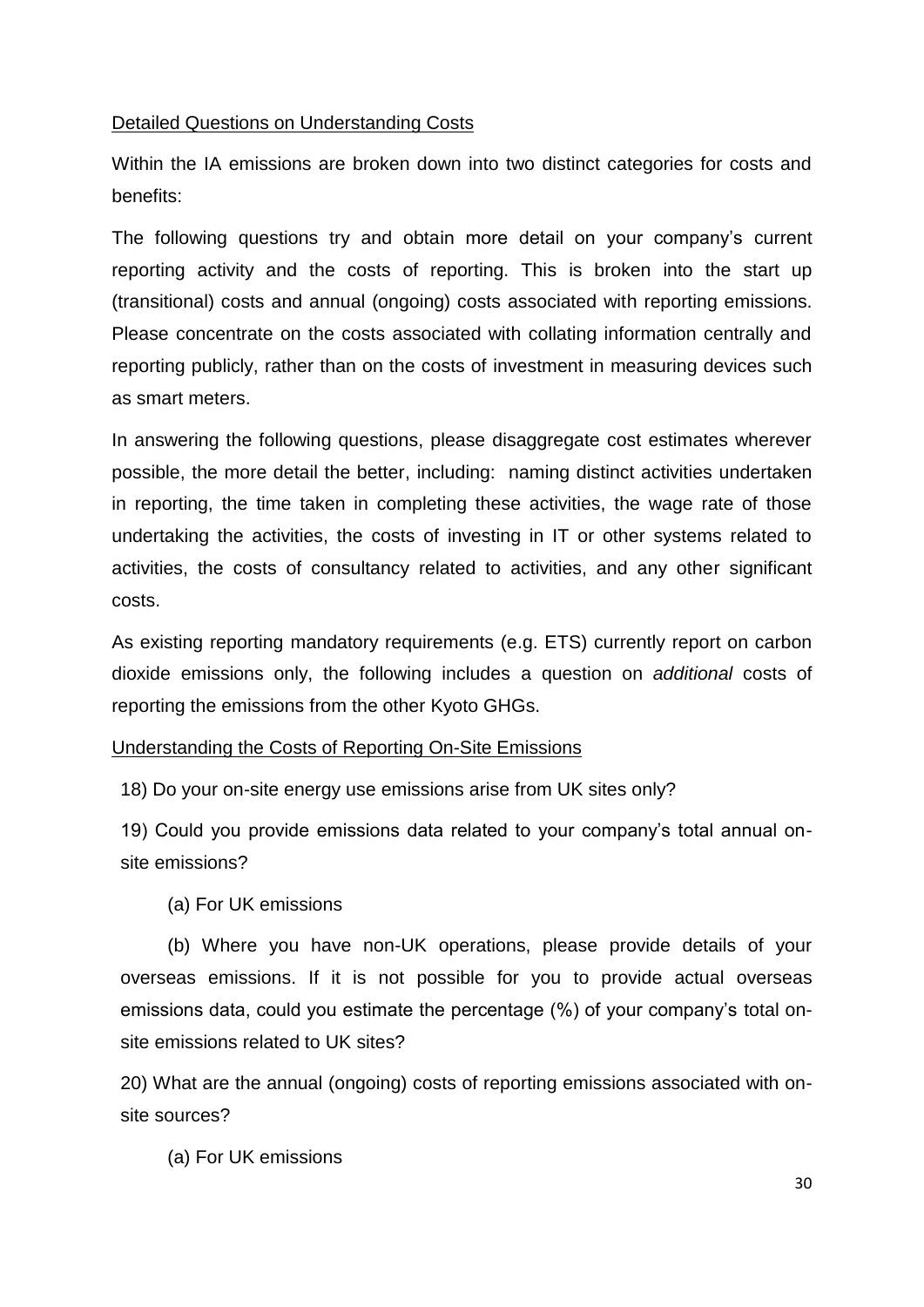(b) For overseas emissions

21) What are the start-up (transitional) costs of reporting emissions for on-site sources?

(a) For UK emissions

(b) For overseas emissions

For companies that report on-site carbon dioxide emissions under the existing mandatory reporting requirements (EU ETS, CRC or CCAs), and voluntarily report wider GHGs related to these, we would be interested in understanding the additional costs of reporting these wider GHGs.

22) If you report on-site carbon dioxide emissions under existing mandatory reporting requirements, what are the annual (ongoing) *additional* costs of reporting these wider GHGs?

(a) For UK emissions

(b) For overseas emissions

23) If you report on-site carbon dioxide emissions under existing mandatory reporting requirements, what are the start-up (transitional) *additional* costs of reporting these wider GHGs?

(a) For UK emissions

(b) For overseas emissions

#### Understanding the Costs of Reporting Transport Emissions

24) Do your transport emissions arise from UK sites only?

25) Could you provide an estimate your company"s annual transport emissions?

(a) For UK emissions

(b) Where you have non-UK operations please provide details of overseas emissions. If it is not possible to provide emissions data, could you estimate the percentage (%) of your company"s total annual transport emissions from UK sites?

26) What are the annual (ongoing) costs of reporting transport emissions (both carbon dioxide and the other Kyoto gases)?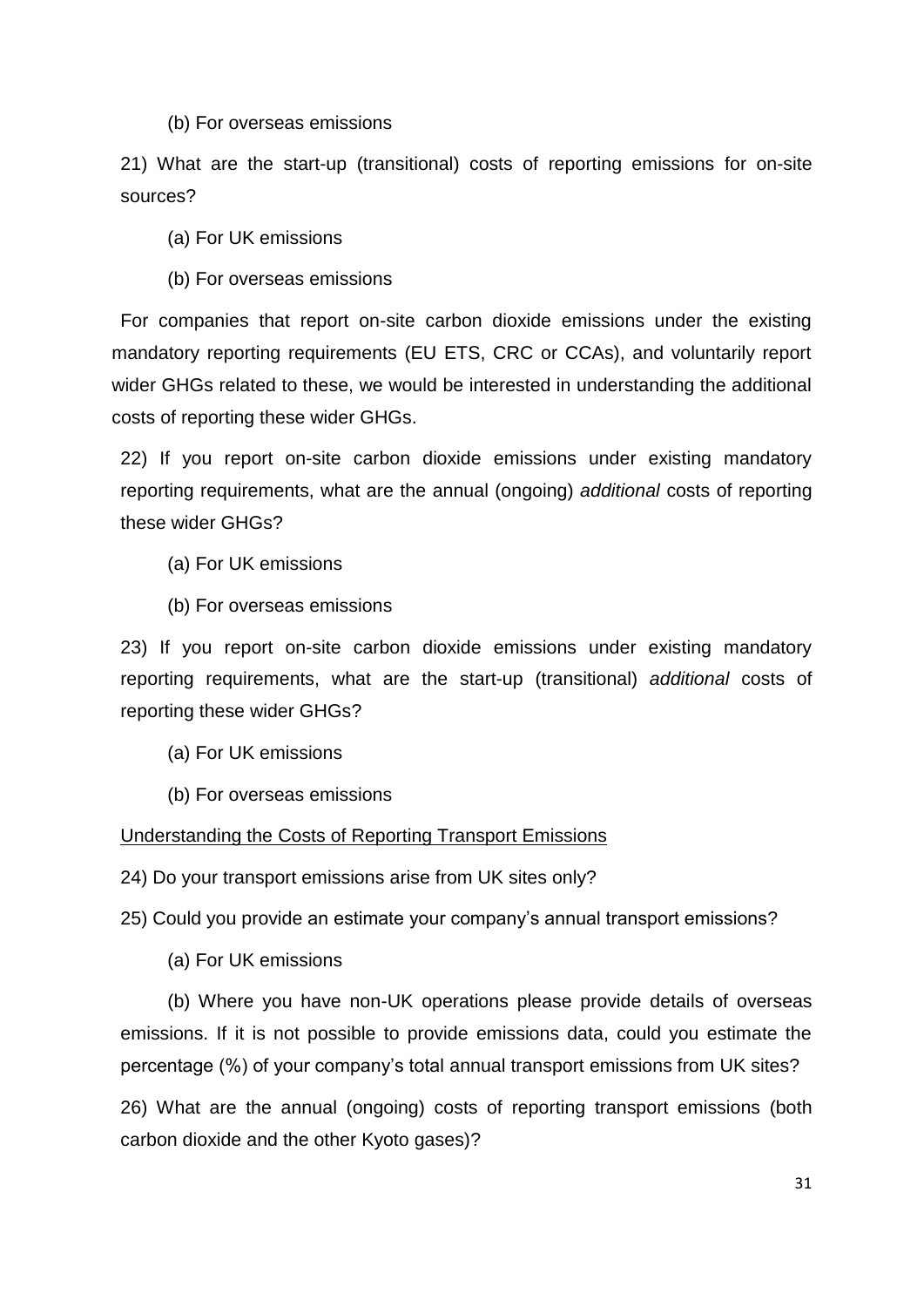#### (a) For UK emissions

(b) For overseas emissions

27) What are the start-up (transitional) costs of reporting transport emissions (both carbon dioxide and other Kyoto gases)?

- (a) For UK emissions
- (b) For overseas emissions

As noted above, where possible, please provide a breakdown of the key elements of these costs.

# Detailed Questions on the Benefits of Reporting Distinct Parts of Scope 1 and 2 emissions

We understand that estimating the benefits associated with measuring and reporting fuel use may be difficult to estimate, or to attribute to certain activities. However, this input will help us understand the benefits realised by companies by reporting.

28) If you report emissions, how has this delivered benefits?

29) Has reporting on-site emissions resulted in further emission reductions over and above those driven by measuring on-site emissions? If yes, could you also specify the additional percentage emission reductions generated by reporting?

30) Has reporting transport emissions resulted in further emission reductions over and above those driven by measuring transport emissions? If yes, could you also specify the additional percentage emission reductions generated by reporting?

31) If so, and if applicable, could you specify the additional percentage emission reductions generated by this policy related to transport emissions?

32) If reporting led to emission reductions, what has been the main driver for the emission reductions that have been achieved?

33) What other benefits have been realised from reporting emissions?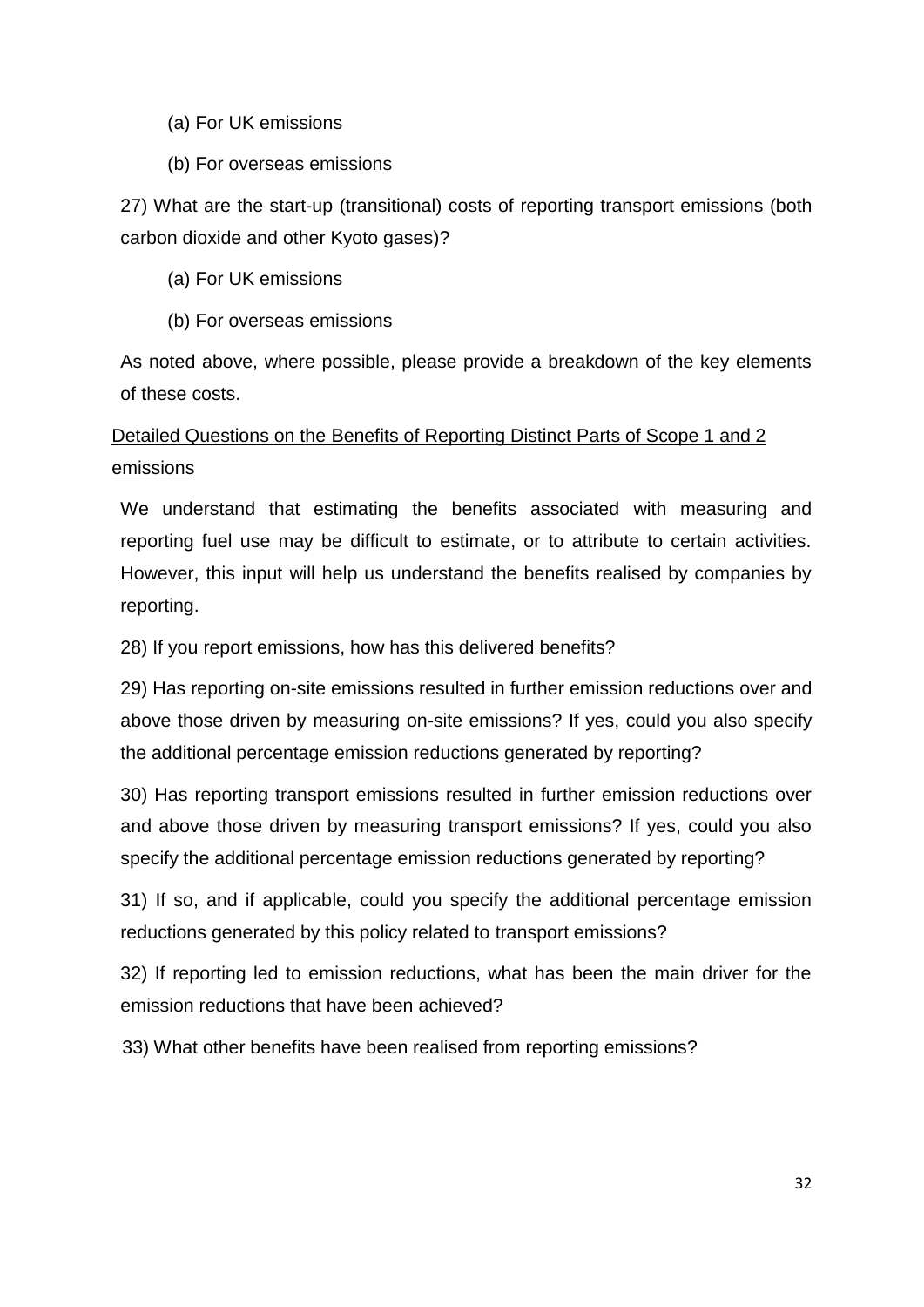## **Contact Details**

If you are happy to provide one, in case we have any further follow up questions to the answers provided, we would be interested in obtaining contact details for your company. Please provide a contact email address, telephone number and contact name, if there is a preferred contact.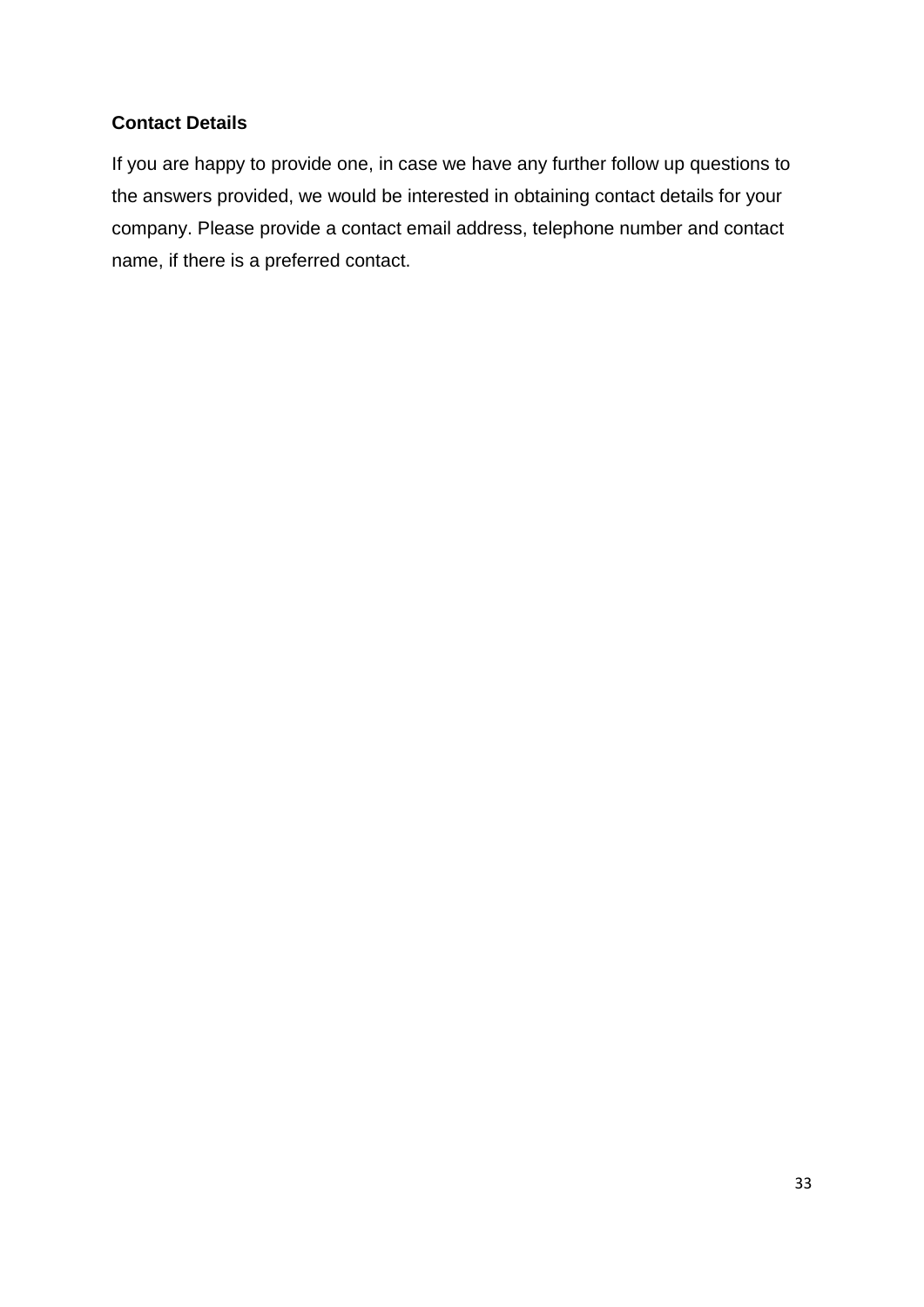#### **Annex B – Glossary**

**Activity data:** Information on material flow, volume and rates or fuel consumption, input materials, or production output that is used to calculate GHG emissions.

**Assurance:** The statement which concludes the degree of confidence that users can have about the scope, evaluation or measurement of certain subject matter. In this context, assurance considers whether the correct environmental information has been reported. (See also verification).

**CO<sub>2</sub>e:** CO<sub>2</sub>e is a universal unit of measurement used to indicate the global warming potential of one unit of carbon dioxide. It is used to evaluate the releasing of different GHGs against a common basis.

**Emission factors:** Emissions factors or GHG conversion factors allow organisations and individuals to calculate the GHG emissions from a range of activities, including energy use, water consumption, transport and waste disposal by converting activity data (e.g. litres of fuel used, number of miles driven) into kg of  $CO<sub>2</sub>e$ .

**Intensity Ratio**: Intensity ratios express GHG impact per unit of physical activity or unit of economic output. It allows emissions data to be made comparable over time or between different business sectors by dividing emissions by an appropriate activity or financial metric. Floor space or full time equivalents are examples of activity metrics while £ million sales is an example of a financial metric. The choice of metric will depend on the type of business. The Defra/DECC guidance provides some advice on selecting appropriate metrics for intensity ratios.

**Private company:** A company which is not a public company and which is not allowed to offer its shares to the general public. Privately held companies are owned by a single individual or a small group of shareholders.

**Quoted company:** A quoted company is defined in section 285 of the Companies Act 2006 as a company whose equity share capital is listed in the UK or in an EEA State, or admitted to trading on the New York Stock Exchange or Nasdaq.

**Verification:** The process of reviewing, testing, checking, auditing, or otherwise establishing and documenting whether information and data disclosed conforms to